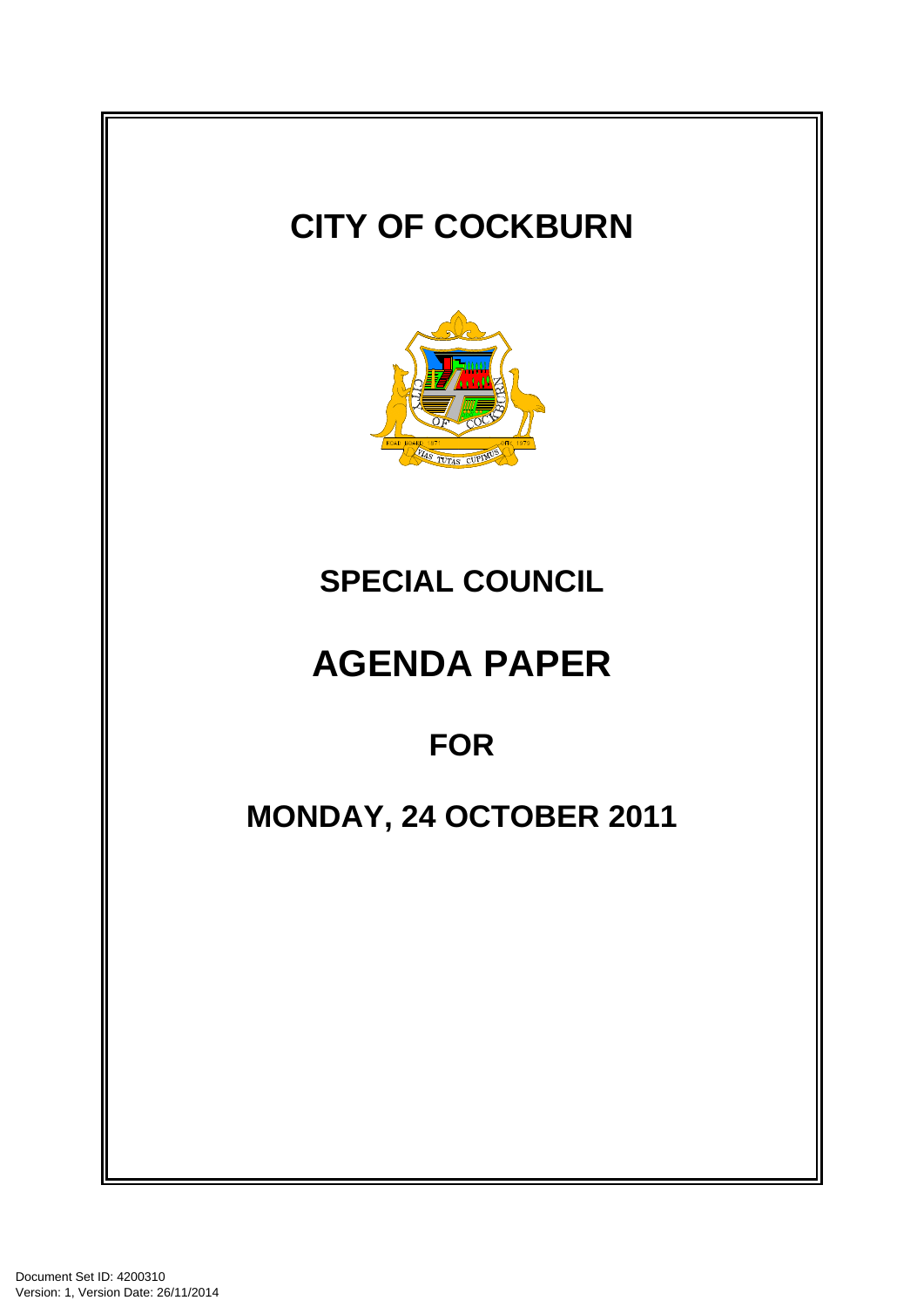# **CITY OF COCKBURN**

## **SUMMARY OF AGENDA TO BE PRESENTED TO THE SPECIAL COUNCIL MEETING TO BE HELD ON MONDAY, 24 OCTOBER 2011 AT 7:00 PM**

## **Page**

-

| 1.               |                                                                                                                     |                                                                                                           |  |  |  |
|------------------|---------------------------------------------------------------------------------------------------------------------|-----------------------------------------------------------------------------------------------------------|--|--|--|
| 2.               | APPOINTMENT OF PRESIDING MEMBER (IF REQUIRED)1                                                                      |                                                                                                           |  |  |  |
| 3.               | DISCLAIMER (TO BE READ ALOUD BY PRESIDING MEMBER)1                                                                  |                                                                                                           |  |  |  |
| $\overline{4}$ . | ACKNOWLEDGEMENT OF RECEIPT OF WRITTEN DECLARATIONS OF<br>FINANCIAL INTERESTS AND CONFLICT OF INTEREST (BY PRESIDING |                                                                                                           |  |  |  |
| 5.               |                                                                                                                     |                                                                                                           |  |  |  |
| 6.               |                                                                                                                     |                                                                                                           |  |  |  |
| 7.               | DECLARATION BY COUNCILLORS WHO HAVE NOT GIVEN DUE<br>CONSIDERATION TO MATTERS CONTAINED IN THE BUSINESS1            |                                                                                                           |  |  |  |
| 8                |                                                                                                                     |                                                                                                           |  |  |  |
| 9.               |                                                                                                                     |                                                                                                           |  |  |  |
|                  | 9.1                                                                                                                 | (SCM 24/10/2011) - ELECTION OF DEPUTY MAYOR (CC/U/003)                                                    |  |  |  |
|                  | 9.2                                                                                                                 | (SCM 24/10/2011) - REVIEW OF MAYORAL AND DEPUTY<br>MAYORAL ALLOWANCE (CC/L/003; CC/U/003) (S DOWNING)     |  |  |  |
|                  | 9.3                                                                                                                 | (SCM 24/10/2011) - COUNCILLORS - MEETING/ANNUAL FEE                                                       |  |  |  |
|                  | 9.4                                                                                                                 | (SCM 24/10/2011) - MAYORAL MEETING/ANNUAL FEE (CC/U/003)                                                  |  |  |  |
|                  | 9.5                                                                                                                 | (SCM 24/10/2011) - INFORMATION TECHNOLOGY ALLOWANCE                                                       |  |  |  |
|                  | 9.6                                                                                                                 | (SCM 24/10/2011) - ELECTED MEMBERS COMMUNICATION                                                          |  |  |  |
|                  | 9.7                                                                                                                 | (SCM 24/10/2011) - TRAVEL ALLOWANCE FOR ELECTED<br>MEMBERS (CC/P/002; CC/U/004) (D GREEN) (ATTACH) 14     |  |  |  |
|                  | 9.8                                                                                                                 | (SCM 24/10/2011) - MEMBERSHIP OF THE AUDIT AND<br>STRATEGIC FINANCE COMMITTEE (CC/C/001) (D GREEN)        |  |  |  |
|                  | 9.9                                                                                                                 | (SCM 24/10/2011) - MEMBERSHIP OF THE CHIEF EXECUTIVE<br>OFFICER'S AND SENIOR STAFF KEY PROJECTS APPRAISAL |  |  |  |
|                  | 9.10                                                                                                                | (SCM 24/10/2011) - MEMBERSHIP OF THE GRANTS AND<br>DONATIONS COMMITTEE (CC/C/001) (D GREEN) (ATTACH) 21   |  |  |  |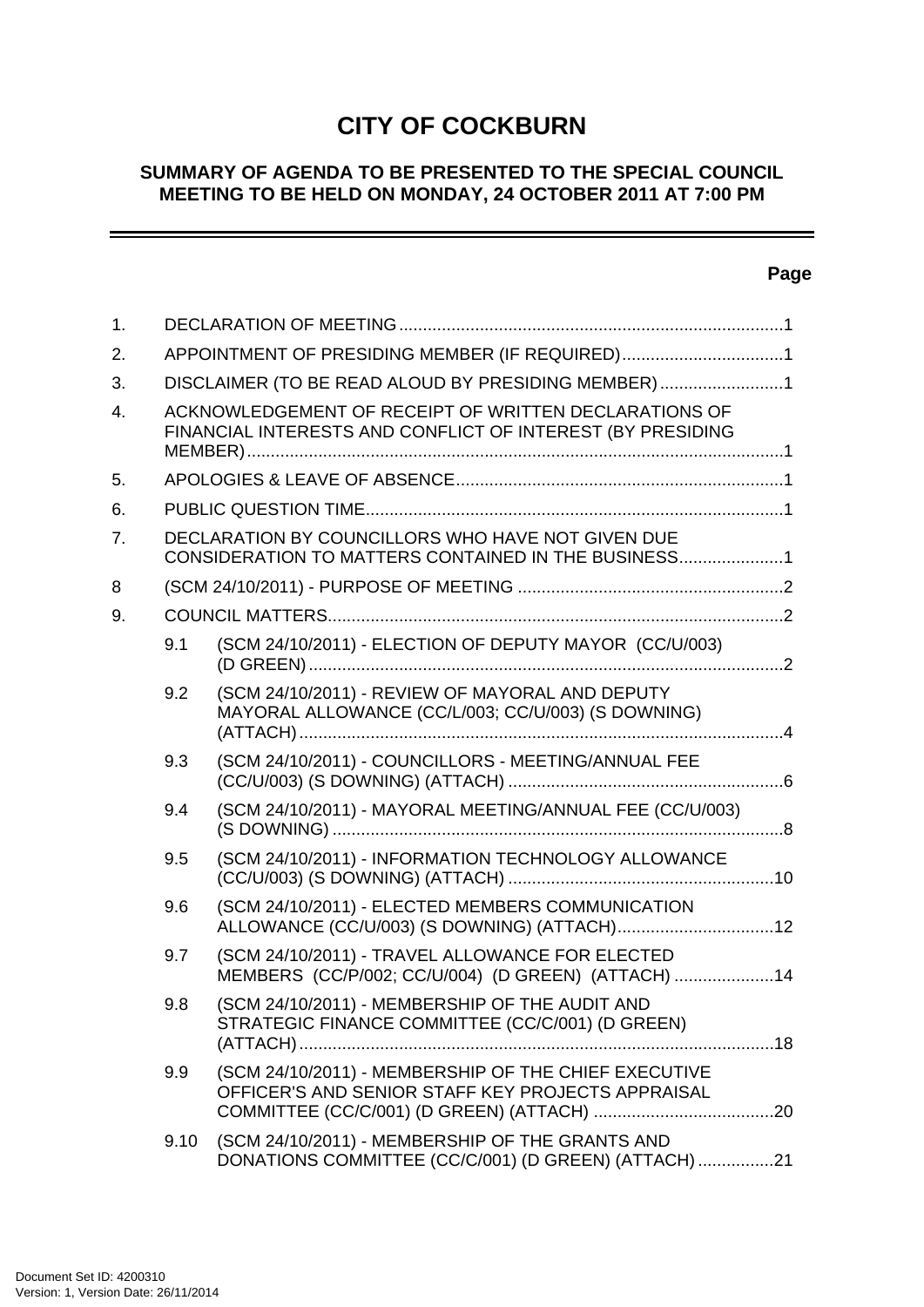|     | 9.11 (SCM 24/10/2011) - MEMBERSHIP OF LOCAL EMERGENCY<br>MANAGEMENT COMMITTEE (CC/C/001) (D GREEN) (ATTACHED)23 |  |
|-----|-----------------------------------------------------------------------------------------------------------------|--|
|     | 9.12 (SCM 24/10/2011) - DELEGATED AUTHORITIES, POLICIES AND<br>POSITION STATEMENTS (DAPPS) COMMITTEE (CC/C/001; |  |
| 10. | (SCM 24/10/2011) - RESOLUTION OF COMPLIANCE (SECTION 3.18(3),                                                   |  |
|     |                                                                                                                 |  |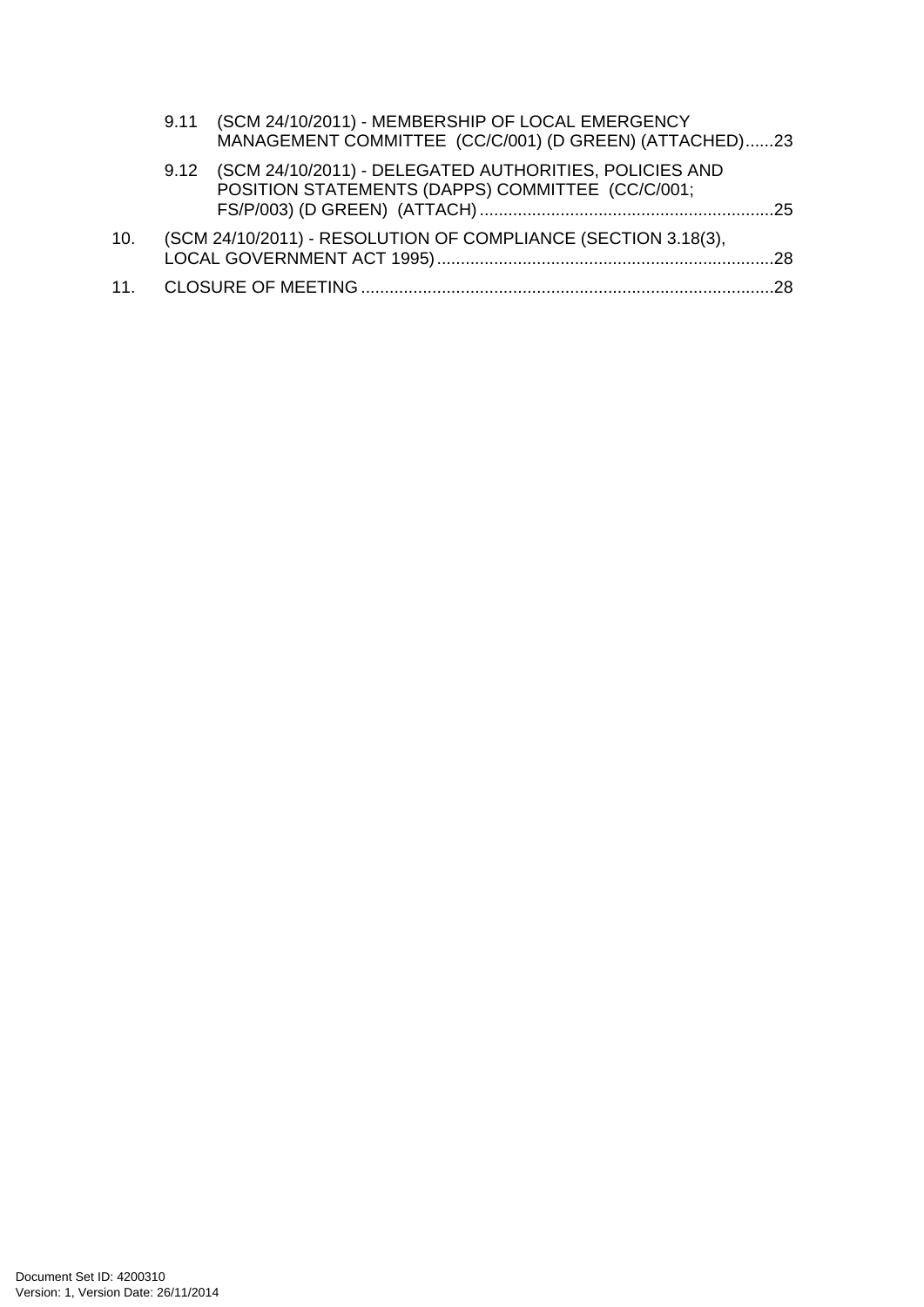# **CITY OF COCKBURN**

# **AGENDA TO BE PRESENTED TO THE SPECIAL COUNCIL MEETING TO BE HELD ON MONDAY, 24 OCTOBER 2011 AT 7:00 PM**

## **1. DECLARATION OF MEETING**

## **2. APPOINTMENT OF PRESIDING MEMBER (If required)**

#### **3. DISCLAIMER (To be read aloud by Presiding Member)**

Members of the public, who attend Council Meetings, should not act immediately on anything they hear at the Meetings, without first seeking clarification of Council's position. Persons are advised to wait for written advice from the Council prior to taking action on any matter that they may have before Council.

## **4. ACKNOWLEDGEMENT OF RECEIPT OF WRITTEN DECLARATIONS OF FINANCIAL INTERESTS AND CONFLICT OF INTEREST (by Presiding Member)**

Nil

#### **5. APOLOGIES & LEAVE OF ABSENCE**

Nil

#### **6. PUBLIC QUESTION TIME**

Nil

#### **7. DECLARATION BY COUNCILLORS WHO HAVE NOT GIVEN DUE CONSIDERATION TO MATTERS CONTAINED IN THE BUSINESS**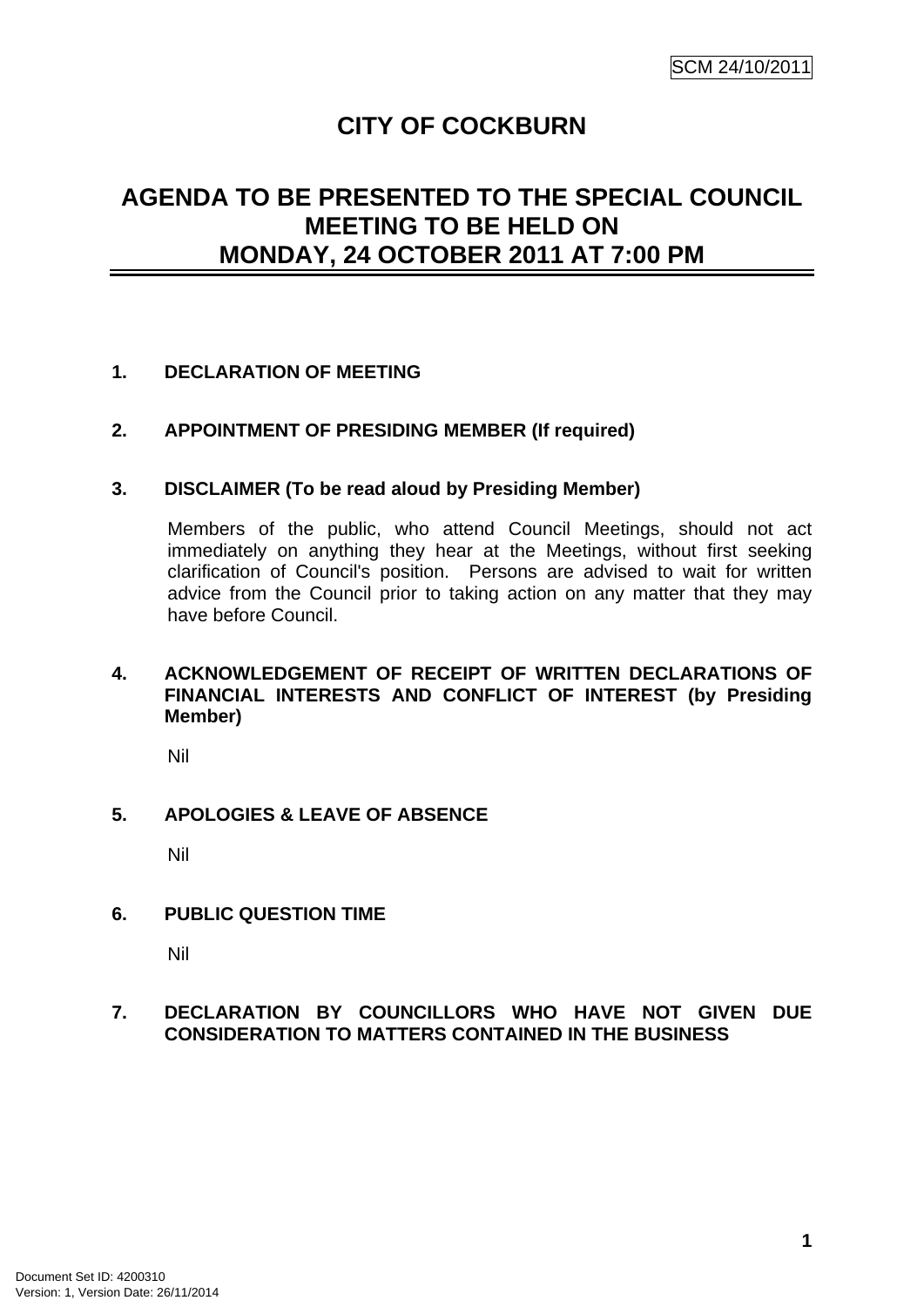## **8 (SCM 24/10/2011) - PURPOSE OF MEETING**

The purpose of the meeting is to consider:

- 1. The election of the Deputy Mayor;
- 2. Payment of Elected Members' allowances, as follows:
	- ¾ Mayoral and Deputy Mayoral Allowances as per Policy SC14;
	- ¾ Meeting Attendance Fees Elected Members as per Policy SC1;
	- ¾ Elected Members Communication Allowance as per Policy SC15;
	- ¾ Elected Members Information Technology Allowance as per Policy SC32;
	- ¾ Elected Members Provision of Motor Vehicle or Vehicle Allowance; and
- 3. Appointment of Committee Membership to:
	- ¾ Audit and Strategic Finance Committee;
	- $\triangleright$  Grants and Donations Committee:
	- ¾ Chief Executive Officer's and Senior Staff Key Projects Appraisal Committee;
	- ¾ Local Emergency Management Committee;
	- ¾ Delegated Authorities, Policies and Position statements Committee (separate report).

## **9. COUNCIL MATTERS**

#### **9.1 (SCM 24/10/2011) - ELECTION OF DEPUTY MAYOR (CC/U/003) (D GREEN)**

#### **RECOMMENDATION**

That Council conduct an election for the position of Deputy Mayor, pursuant to Schedule 2.37(1) of the Local Government Act 1995.

**COUNCIL DECISION**

## **Background**

The Local Government Act 1995 (Schedule 2.3 7(1)) provides that the office of the Deputy Mayor is to be filled as the first matter dealt with after the election of Council.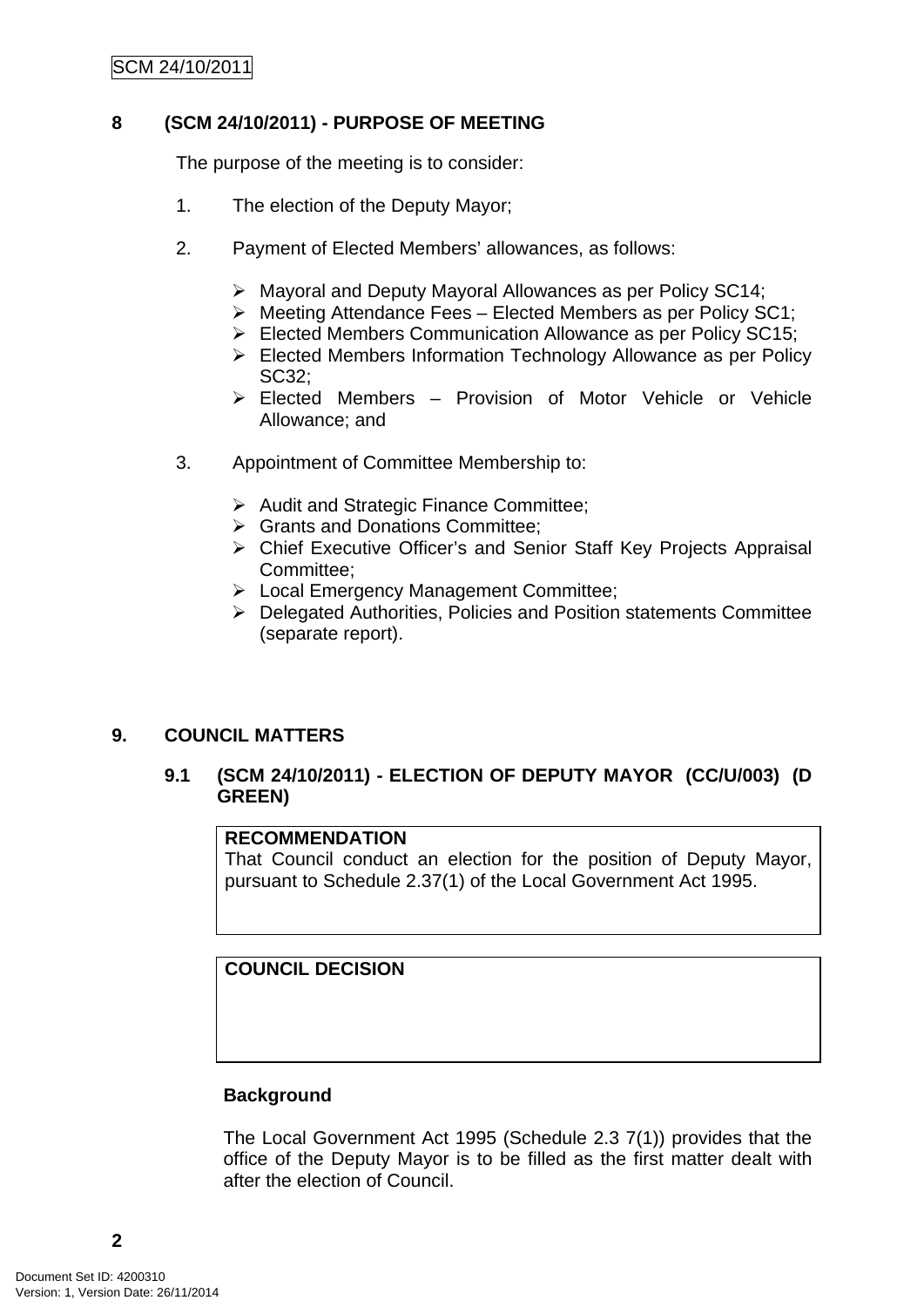## **Submission**

N/A

## **Report**

The election is to be conducted in accordance with the procedure prescribed by the Mayor. The Mayor has given notice that he has appointed the Chief Executive Officer ("CEO") to conduct the election, and has informed all Councillors that they may nominate themselves for the position, in writing, prior to the meeting. The election is to be conducted in accordance with the Act.

If a Councillor is nominated by another Councillor, the person conducting the election, is not to accept the nomination unless the nominee has advised the person conducting the election (orally or in writing), that he/she is willing to be nominated for the office.

The Council Members are to vote on the matter by secret ballot as if they were voting at an election.

The votes are to be counted and the successful candidate is the candidate who receives the greater or greatest number of votes in accordance with Schedule 4.1, Division 2 of the Local Government Act 1995 (i.e. "first past the post" system).

If a Deputy Mayor is not elected due to an equity of votes, that count is to be discontinued and not more than seven (7) days later, a Special Meeting of Council is to be held.

Any nominations may be withdrawn and further nominations may be made before or when the Special Meeting is held.

If, at the Special Meeting, an equal number of votes exist after the count, the person conducting the election is to draw lots to determine which candidate is to be declared the Deputy Mayor.

The appointment will be in place for two years, until October 2013.

The person elected by Council as Deputy Mayor, has to make a declaration on the prescribed form before acting in the office.

The Declaration is to be made in the presence of an authorised person before whom a statutory declaration may be made, pursuant to Schedule 2 of the Oaths, Affidavits and Statutory Declarations Act, 2005.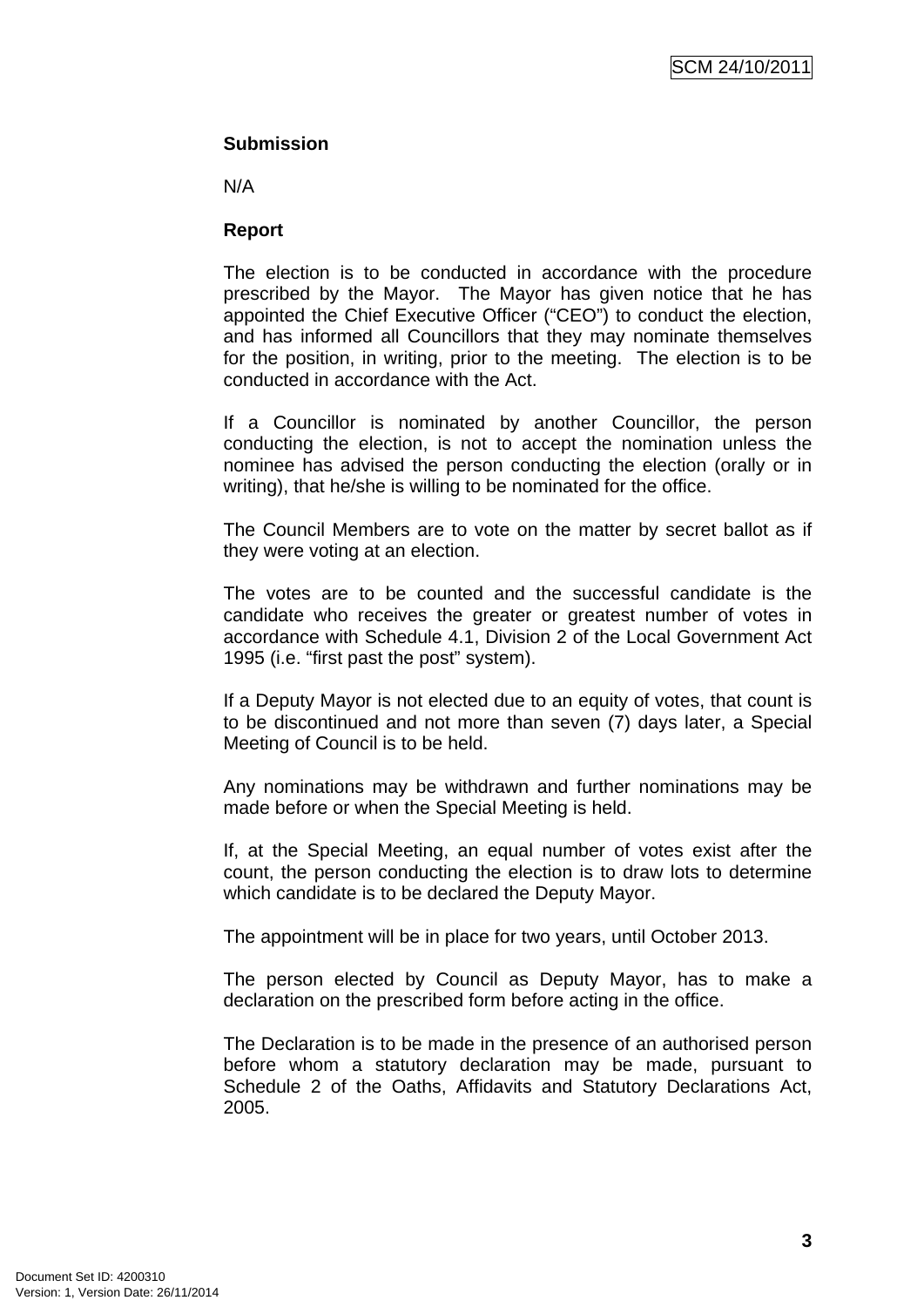## **Strategic Plan/Policy Implications**

#### **Governance Excellence**

• To conduct Council business in open public forums and to manage Council affairs by employing publicly accountable practices.

#### **Budget/Financial Implications**

Council may provide a Deputy Mayor's Allowance.

#### **Legal Implications**

Schedule 2.3.7(1) and Schedule 4.1 Division 2 of the Local Government Act, 1995 refer.

#### **Community Consultation**

N/A

**Attachment(s)**

N/A

#### **Advice to Proponent(s)/Submissioners**

N/A

**Implications of Section 3.18(3) Local Government Act, 1995**

Nil.

## **9.2 (SCM 24/10/2011) - REVIEW OF MAYORAL AND DEPUTY MAYORAL ALLOWANCE (CC/L/003; CC/U/003) (S DOWNING) (ATTACH)**

**RECOMMENDATION** That Council:

- (1) set the Mayoral Allowance of \$60,000 per year, payable monthly in arrears; and
- (2) set the Deputy Mayoral Allowance of \$15,000 per year, payable monthly in arrears.

**TO BE CARRIED BY AN ABSOLUTE MAJORITY OF COUNCIL**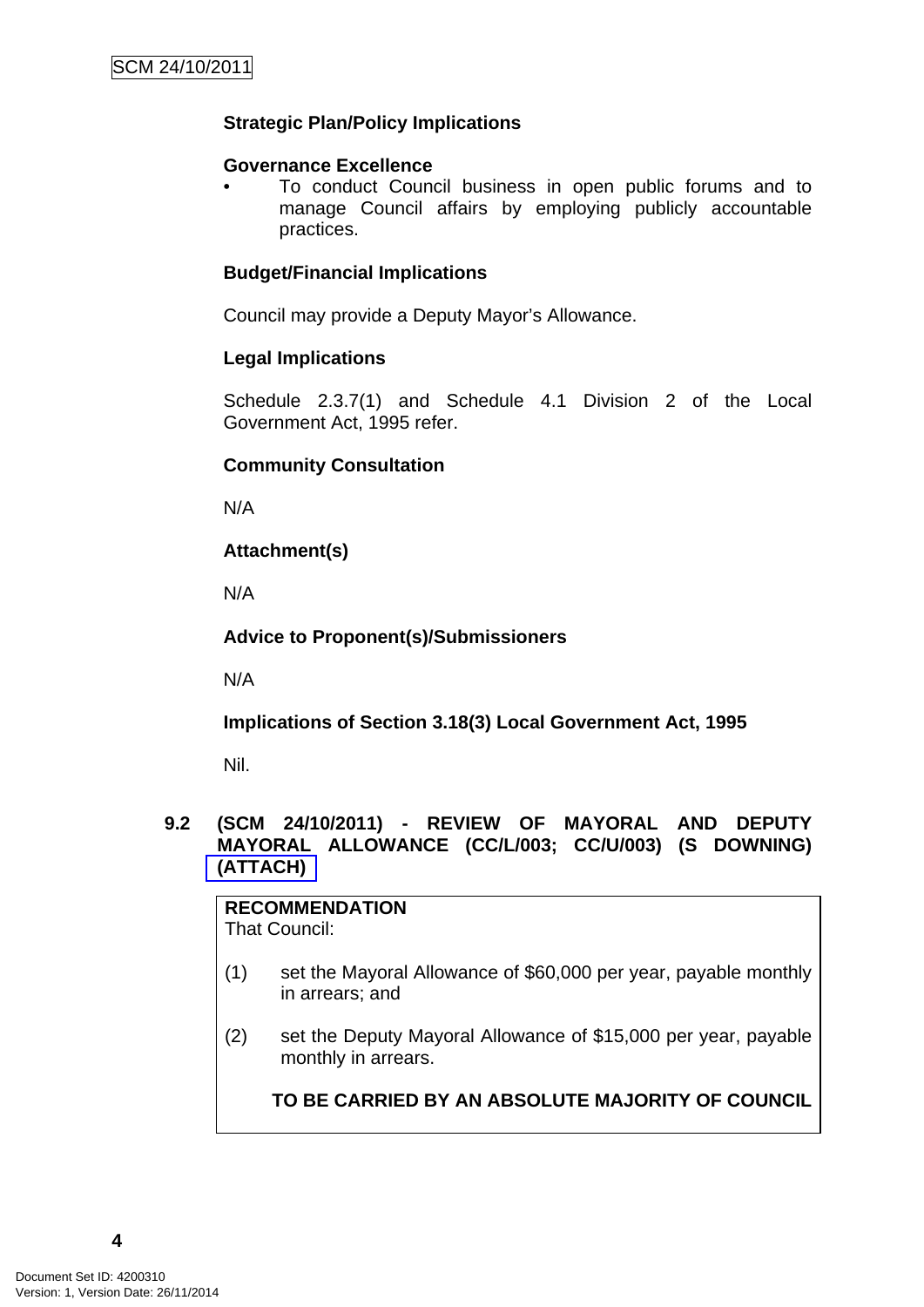## **COUNCIL DECISION**

## **Background**

Policy SC14 – "Mayoral and Deputy Mayoral Allowance" states that:

*In accordance with the provisions of Section 5.98(5) and 5.98A(1) of the Local Government Act, an "allowance" determined by Council at a meeting following the Elections each ordinary election year, shall be paid to the Mayor and Deputy Mayor payable in arrears each month.*

#### **Submission**

N/A

#### **Report**

In October 2009 Council decided that the Mayoral Allowance should remain at \$60,000, payable monthly in arrears. This is the maximum amount allowed under the provisions of the Local Government Act 1995. There have been no recent amendments to the Local Government (Administration) Regulations 1996 to provide for any change to this amount.

Council Policy SC14, states that this allowance should be paid as a reimbursement of the time commitment to the position by the Mayor of the day.

As there are no known changes to the circumstance under which the allowance is provided, it is proposed that the Mayoral allowance be \$60,000.

In October 2009, Council decided that the Deputy Mayoral Allowance would remain at \$15,000 per year, paid monthly in arrears.

Council Policy SC14 states, that this allowance should be paid as a reimbursement of the time commitment to the position by the Mayor of the day.

As there are no known changes to the circumstance under which the allowance is provided, it is proposed that the Mayoral allowance be \$60,000 and the Deputy Mayoral allowance remain at \$15,000.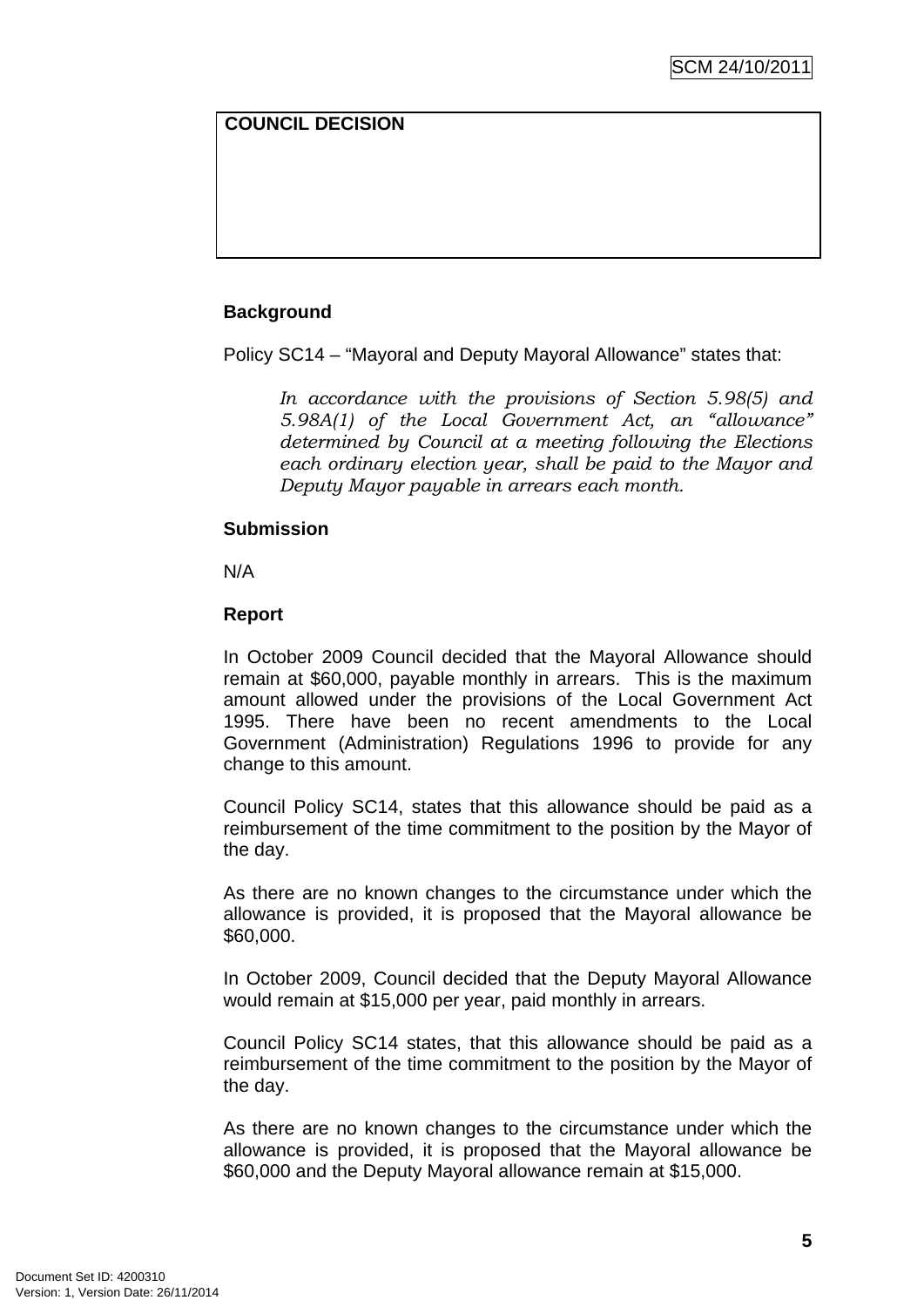## **Strategic Plan/Policy Implications**

Council Policy SC14 - "Mayoral and Deputy Mayoral Allowance" and Local Government (Administration) Regulations 1996 Regulation 33 and 33A refers.

#### **Governance Excellence**

• To conduct Council business in open public forums and to manage Council affairs by employing publicly accountable practices.

#### **Budget/Financial Implications**

Funds are provided in the Council Budget for these payments:

GL 110-6812 (Mayoral Allowance) GL 110-6822 (Deputy Mayoral Allowance)

#### **Legal Implications**

Local Government Regulations (Administration) 1996 are relevant.

#### **Community Consultation**

N/A

## **Attachment(s)**

Council Policy SC14 "Mayoral and Deputy Mayoral Allowance".

#### **Advice to Proponent(s)/Submissioners**

N/A

**Implications of Section 3.18(3) Local Government Act, 1995**

Nil.

## **9.3 (SCM 24/10/2011) - COUNCILLORS - MEETING/ANNUAL FEE (CC/U/003) (S DOWNING) (ATTACH)**

#### **RECOMMENDATION**

That Council pay an Annual Fee to Councillors, in lieu of a meeting fee, of \$7,000 per annum payable monthly in arrears.

**TO BE CARRIED BY AN ABSOLUTE MAJORITY OF COUNCIL**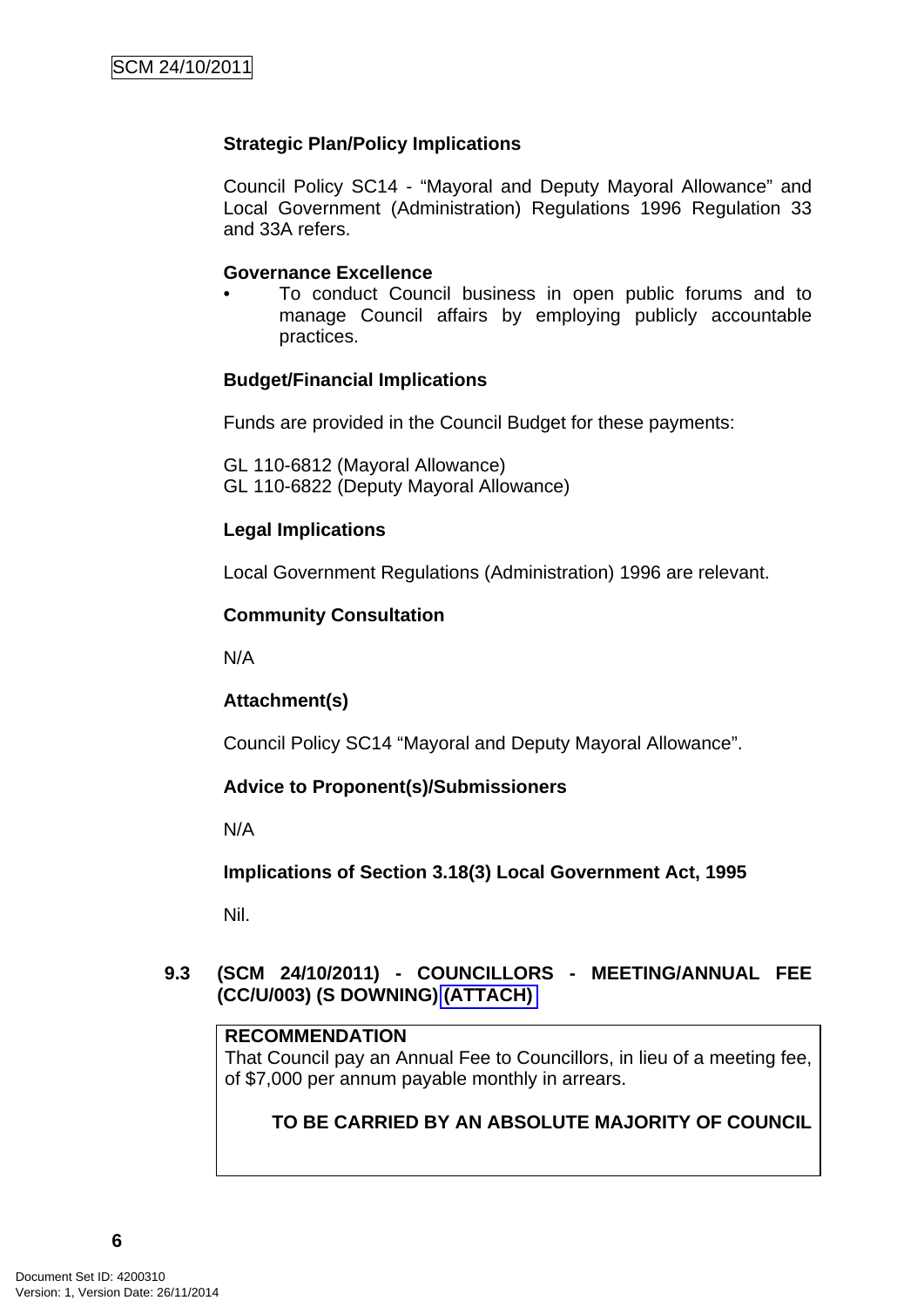## **COUNCIL DECISION**

## **Background**

The Local Government Act 1995 provides that the Council may pay to Elected Members, a meeting fee or an annual amount.

#### **Submission**

N/A

#### **Report**

Council Policy SC1 'Meeting Attendance Fees' provides for Elected Members to be paid the maximum annual fee prescribed by the Local Government (Administration) Regulations 1996 (WA) (as amended) inlieu of fees for attending meetings.

The Regulations were amended on 31 March 2005 and increased the maximum annual meeting attendance fee for an Elected Member to \$7,000 per year.

For voting purposes, Elected Members do not have a financial interest in the decision.

Elected Members affected by this item are Councillors only, as the Mayor's Meeting Fee is the subject of a separate Council resolution.

#### **Strategic Plan/Policy Implications**

Council Policy SC1 – *Meeting Attendance Fees – Elected Members*.

#### **Governance Excellence**

• To conduct Council business in open public forums and to manage Council affairs by employing publicly accountable practices.

#### **Budget/Financial Implications**

Funds are provided in the Council Budget for these payments:

GL 110-6247 (Councillor meeting allowances).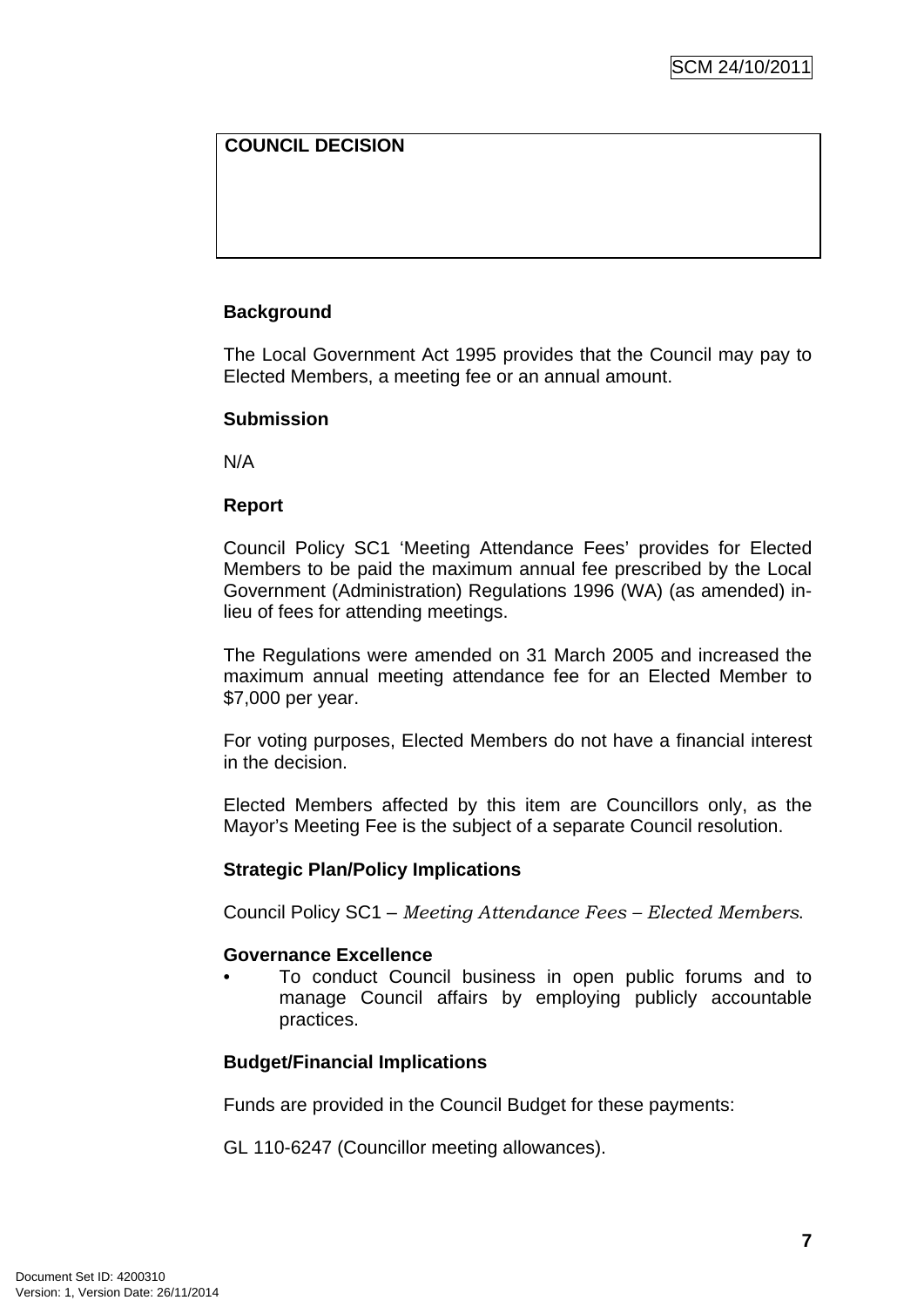## **Legal Implications**

Local Government Regulations (Administration) 1996 are relevant.

#### **Community Consultation**

N/A

## **Attachment(s)**

Council Policy SC1 – "Meeting Attendance Fees – Elected Members".

## **Advice to Proponent(s)/Submissioners**

N/A

## **Implications of Section 3.18(3) Local Government Act, 1995**

Nil.

#### **9.4 (SCM 24/10/2011) - MAYORAL MEETING/ANNUAL FEE (CC/U/003) (S DOWNING)**

## **RECOMMENDATION**

That Council pay an annual fee to the Mayor, in lieu of a meeting fee, of \$14,000 per annum payable monthly in arrears.

#### **TO BE CARRIED BY AN ABSOLUTE MAJORITY OF COUNCIL**

## **COUNCIL DECISION**

#### **Background**

The Local Government Act 1995 provides that Council may pay to the Mayor, a meeting fee or an annual amount.

#### **Submission**

N/A

**8**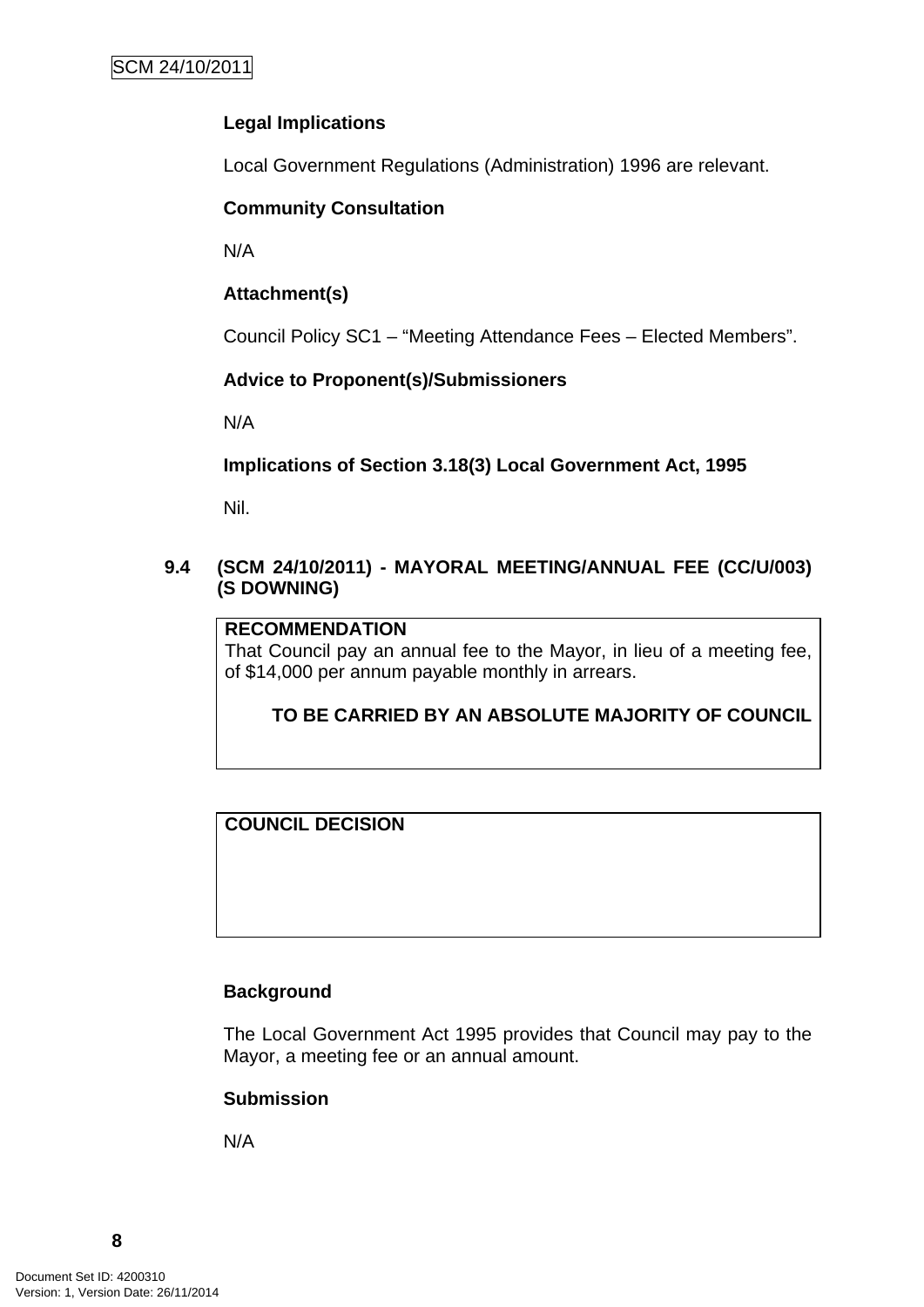## **Report**

Council Policy SC1 – *Meeting Attendance Fees* provides for Elected members to be paid the maximum annual fee prescribed by the Local Government (Administration) Regulations 1996 (WA) (as amended) inlieu of fees for attending meetings.

The Regulations were amended on 31 March 2005 and increased the maximum annual meeting attendance fee for an Elected Member other than the Mayor to \$14,000 per year.

For voting purposes, Elected Members do not have a financial interest in the decision.

#### **Strategic Plan/Policy Implications**

Council Policy SC1 'Meeting Attendance Fees - Elected Members'.

#### **Governance Excellence**

• To conduct Council business in open public forums and to manage Council affairs by employing publicly accountable practices.

#### **Budget/Financial Implications**

Funds are provided in the Council Budget for these payments:

GL 110-6247 (Councillor meeting allowances)

#### **Legal Implications**

Local Government Regulations (Administration) 1996 are relevant.

#### **Community Consultation**

N/A

**Attachment(s)**

N/A

#### **Advice to Proponent(s)/Submissioners**

N/A

**Implications of Section 3.18(3) Local Government Act, 1995**

Nil.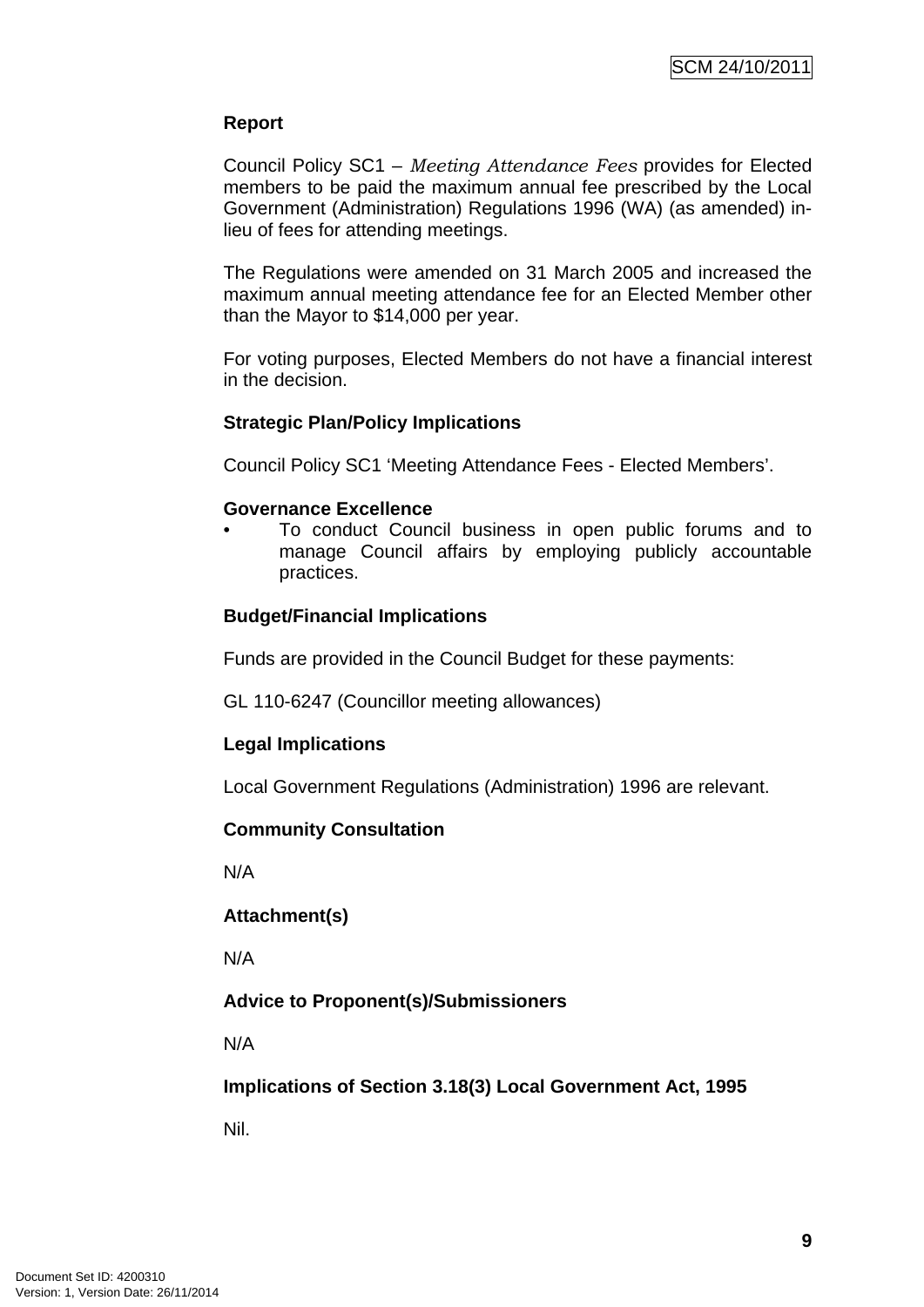## **9.5 (SCM 24/10/2011) - INFORMATION TECHNOLOGY ALLOWANCE (CC/U/003) (S DOWNING) (ATTACH)**

## **RECOMMENDATION**

That Council pay an Information Technology Allowance of \$1,000 per year, payable in advance, to those Elected Members opting not to be provided with Council issued Information Technology items.

## **TO BE CARRIED BY AN ABSOLUTE MAJORITY OF COUNCIL**

## **COUNCIL DECISION**

## **Background**

The Local Government Act 1995 provides that the Council may pay to Elected Members, an allowance in lieu of reimbursement of Information Technology Expenses.

#### **Submission**

N/A

#### **Report**

Policy SC32 'Elected Members Information Technology Allowance' states that:

- 1. Elected Members may be provided by Council with the following information technology items for use in their duties as an Elected Member:
	- Laptop or desktop computer with monitor
	- Appropriate software
	- Printer/scanner/photocopier unit
	- Broadband Internet Access and router
	- Minor associated items such as ink cartridges
- 2. These items will be supplied in-lieu of payment of an Information Technology Allowance as provided for under Section 34AA of the Local Government (Administration) Regulations 1996.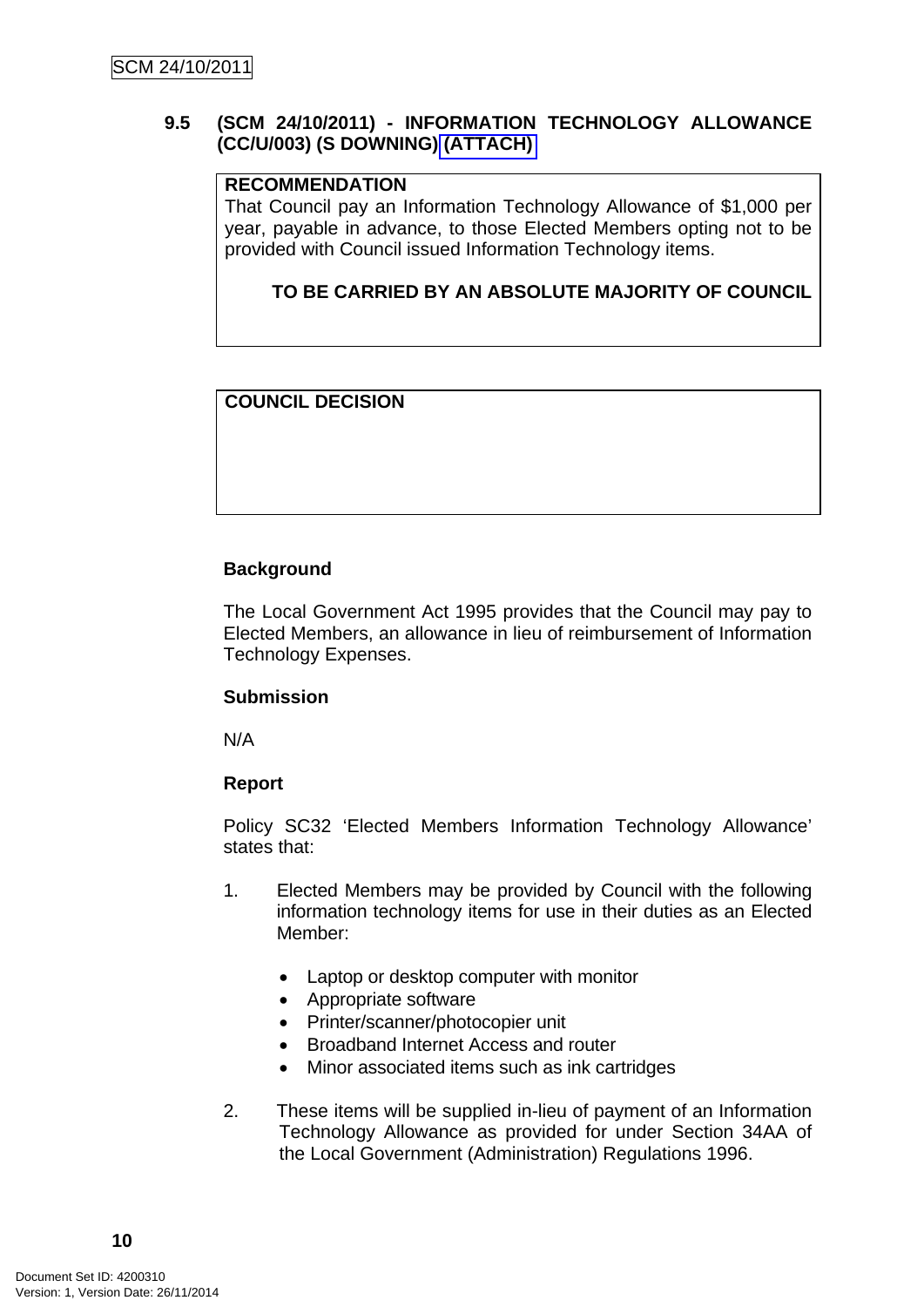- 3. Should Elected Members opt not to receive all items currently supplied then they may be paid an Information Technology Allowance equivalent to the value of the items not required of up to the maximum allowance provided for under Section 34AA of the Local Government (Administration) Regulations 1996.
- 4. Should Elected Members opt not to be provided with all items listed in Clause 1, they will be provided with a Council email address, which is to forward email to a personal email address and also be accessible via Microsoft Office Outlook Web Access.

In July 2005 Council decided that:

*The Local Government (Administration) Regulations were amended on 31 March 2005 to include provision for payment of an Information Technology Allowance to a maximum of \$1,000 p.a. to Elected Members to cover information technology expenses incurred.* 

For voting purposes, Elected Members do not have a financial interest in the decision

## **Strategic Plan/Policy Implications**

Council Policy SC32 'Elected Members Information Technology Allowance'.

#### **Governance Excellence**

• To conduct Council business in open public forums and to manage Council affairs by employing publicly accountable practices.

#### **Budget/Financial Implications**

Funds are provided in the Council Budget for these payments:

GL 110-6246 (Councillor Communication expenses)

#### **Legal Implications**

N/A

## **Community Consultation**

N/A

## **Attachment(s)**

Policy SC32 – "Elected Members Information Technology Allowance".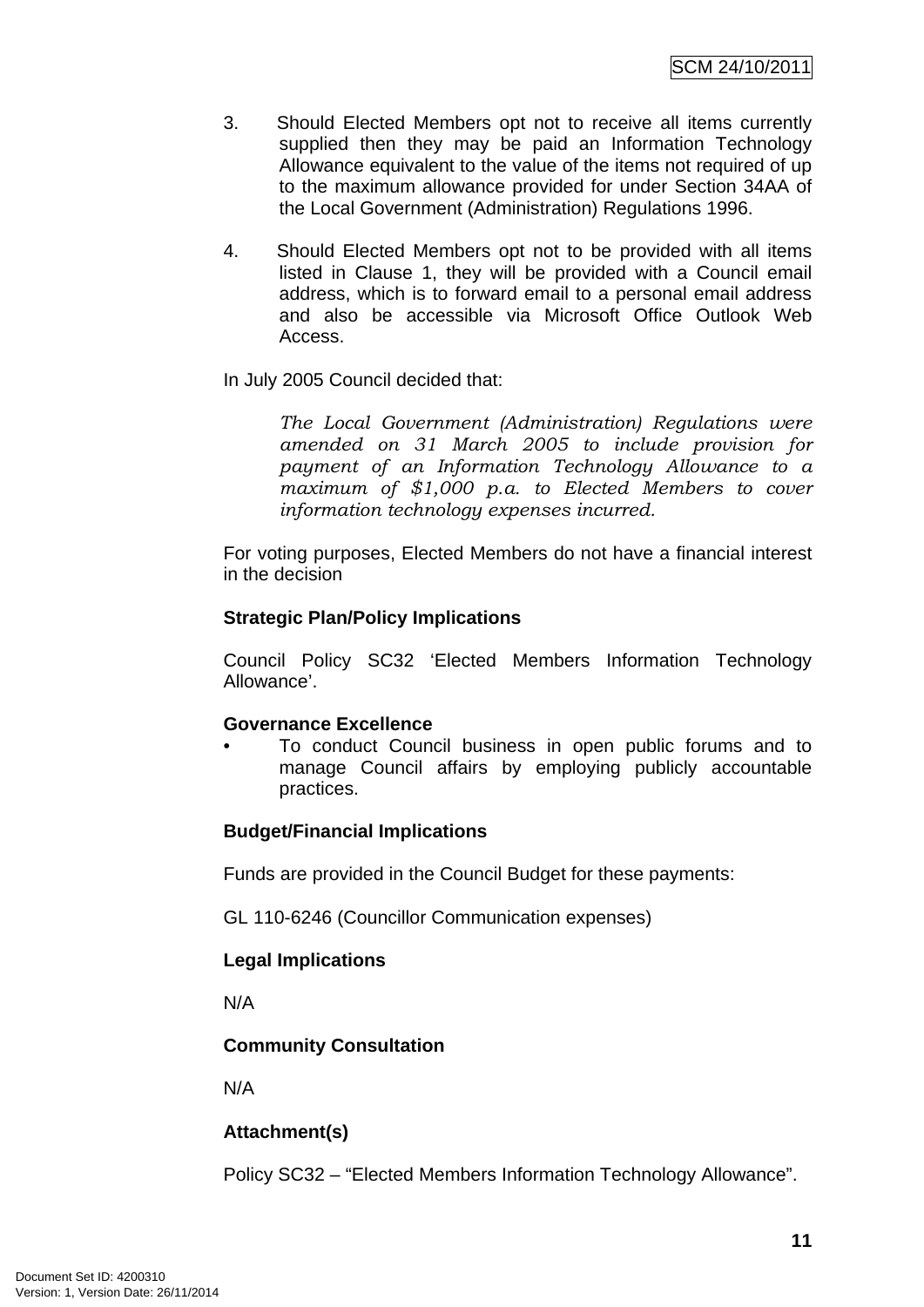## **Advice to Proponent(s)/Submissioners**

N/A

**Implications of Section 3.18(3) Local Government Act, 1995**

Nil.

## **9.6 (SCM 24/10/2011) - ELECTED MEMBERS COMMUNICATION ALLOWANCE (CC/U/003) (S DOWNING) (ATTACH)**

#### **RECOMMENDATION**

That Council pay a Communication Allowance of \$2,400 per year to Elected Members, payable in advance.

## **TO BE CARRIED BY AN ABSOLUTE MAJORITY OF COUNCIL**

**COUNCIL DECISION**

## **Background**

The Local Government Act 1995 (Section 5.99A) provides for payments of an annual allowance instead of reimbursing Elected Members for particular types of expenses.

#### **Submission**

N/A

#### **Report**

Policy SC 15 'Elected Members Communication Allowance' states that:

- 1. The Elected Members will be paid an annual amount at the rate of the maximum total annual allowance prescribed by S.34A of the Local Government (Administration) Regulations 1996 (as amended) to cover the following communication expenses:-
	- (a) telephone rental at the Members' private residences;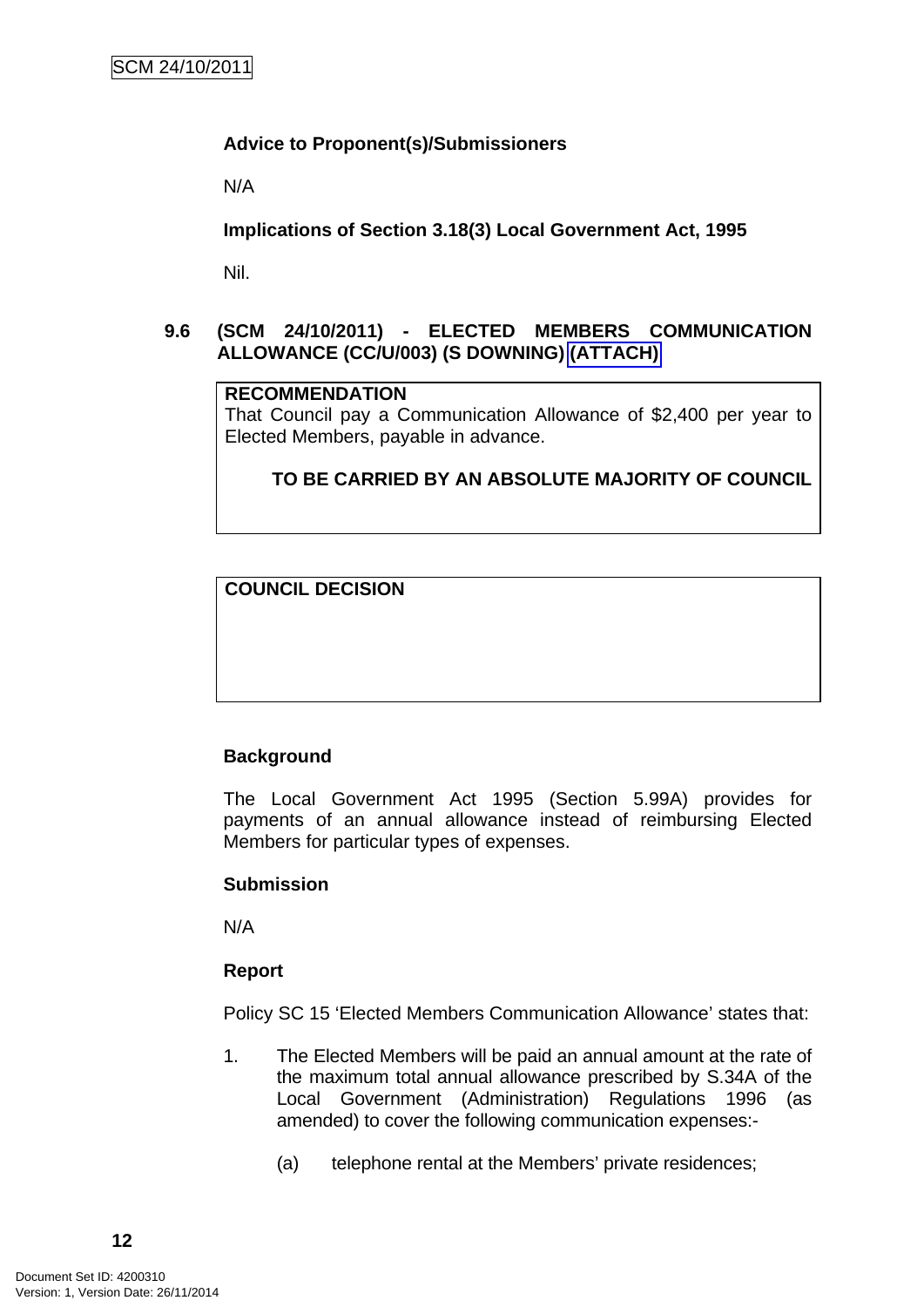- (b) Telephone line rental in respect of answering/fax machines installed at the Mayor's and Members' private residences;
- (c) Council related charges for telephone calls made from telephones located at the Members' residences; and
- (d) Mobile telephone rental and call charge plans.
- 2. Prior to receiving the communications allowance each year, and on a standard form, Elected Members must provide the following contact details to Council's Customer Services Unit for advertising in appropriate Council related publications:
	- (a) Landline telephone number;
	- (b) Mobile telephone number; and
	- (c) Facsimile number
- 3. Council will pay the allowance annually in advance, calculated from each ordinary election and the full amount will be provided for in each annual budget.
- 4. That Elected Members are to be paid the maximum amount that was allowed to be paid for the entire period.

Regulation 34A states that the maximum allowance that can be paid is \$2,400. For voting purposes, Elected Members do not have a financial interest in the decision.

## **Strategic Plan/Policy Implications**

Council Policy SC15 'Elected Members Communication Allowance'.

#### **Governance Excellence**

• To conduct Council business in open public forums and to manage Council affairs by employing publicly accountable practices.

#### **Budget/Financial Implications**

Funds are provided in the Council Budget for these payments:

GL 110-6246 (Councillor Communication expenses)

## **Legal Implications**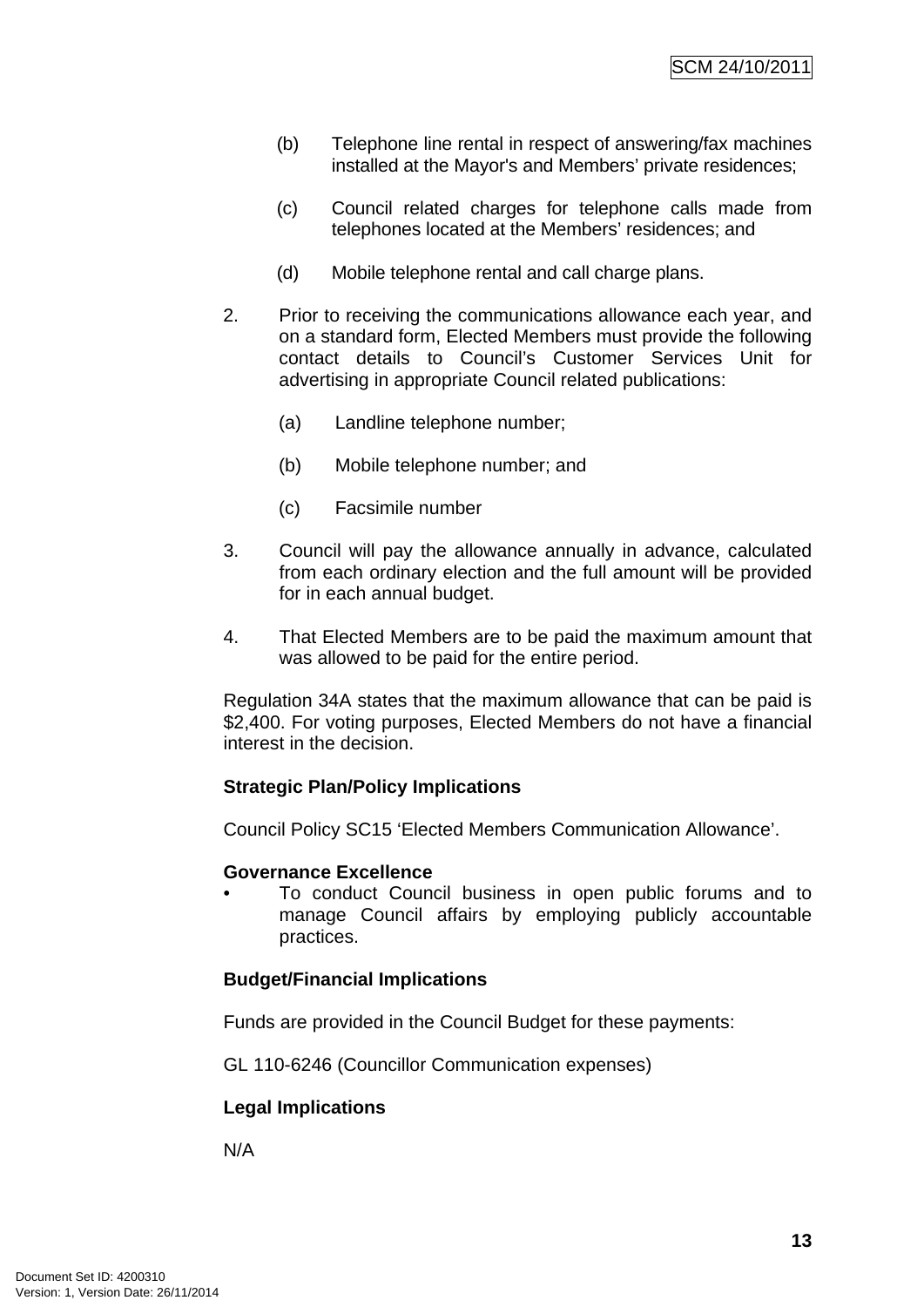## **Community Consultation**

N/A

## **Attachment(s)**

Policy SC15 – "Elected Members' Communication Allowance".

## **Advice to Proponent(s)/Submissioners**

N/A

## **Implications of Section 3.18(3) Local Government Act, 1995**

Nil.

## **9.7 (SCM 24/10/2011) - TRAVEL ALLOWANCE FOR ELECTED MEMBERS (CC/P/002; CC/U/004) (D GREEN) (ATTACH)**

# **RECOMMENDATION**

That Council:

- (1) not provide a vehicle to the Mayor as a method of payment of an expense which can be reimbursed, in accordance with Local Government (Administration) Regulations 34AD; and
- (2) continue to reimburse all Elected Members a vehicle allowance in accordance with Clause 1 (5) of Council Policy SC26 'Reimbursement of Elected Member Expenses'.

**COUNCIL DECISION**

#### **Background**

In April 2011, the Department of Local Government issued a Circular which dealt with the matter of providing Elected Members of local governments with a vehicle, for the purpose of conducting civic duties associated with their official functions.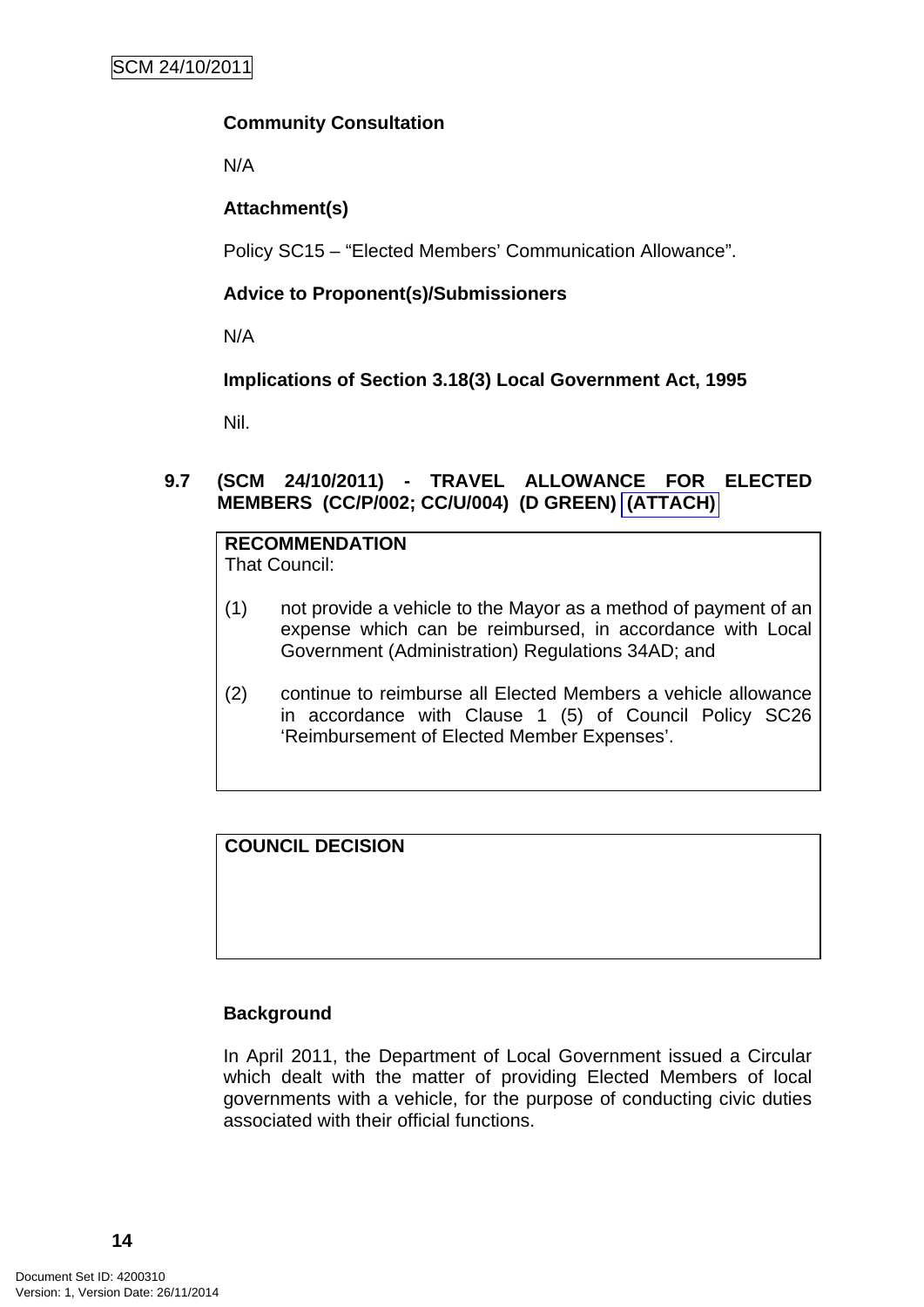While the Circular mentioned Elected Members in a generic sense, the focus of the information related to the practice of some (mostly larger metropolitan) local governments providing a Council owned vehicle for the incumbent Mayor of the day.

Historically, there have been a number of local governments which have opted to provide a Mayoral vehicle. Indeed, the City of Cockburn was such a Council, which adopted the practice up until 1999, when the Council was dismissed and the need for a vehicle was redundant. Upon resumption of an elected Council in 2000, the option to provide a Mayoral vehicle was not supported and has not been formally considered since.

The main matters for consideration have been the lack of statutory ability for a vehicle to be used in a private capacity by an Elected Member and that, in the event of Council providing a vehicle for the use of the Mayor, close attention is paid to separating civic from private use and formulating a procedure to ensure private use expenditure is recouped from the Mayor. The Circular suggests this be administered through the development of a Council Policy, hence the reason the matter was initially considered through the DAPPS Committee.

## **Submission**

This matter was considered by the Delegated Authorities, Policies and Position Statements (DAPPS) Committee Meeting held on 22 September 2011, where it was recommended (and subsequently adopted by Council) to be deferred and reconsidered at this meeting.

## **Report**

The attached Circular points out the manner in which legislative changes have now been introduced in an attempt to clarify the mechanism by which local governments can provide a vehicle for the use of Elected Members. This has been introduced as Regulation 34AD, as shown in the attachment. The effect of this Regulation is to enable a local government to provide a vehicle owned by it for use by:

- (1) the Mayor; or
- (2) a Councillor, if no other reasonable alternative method of travel is available to the Councillor and prior written approval (of the CEO or Mayor) is given.

In the case of the City of Cockburn, this provision would only realistically apply to the Mayor, as Councillors would reasonably be able to access an alternative mode of transport to attend any official functions required by their role. A taxi would be considered to be a reasonable alternative under such circumstances.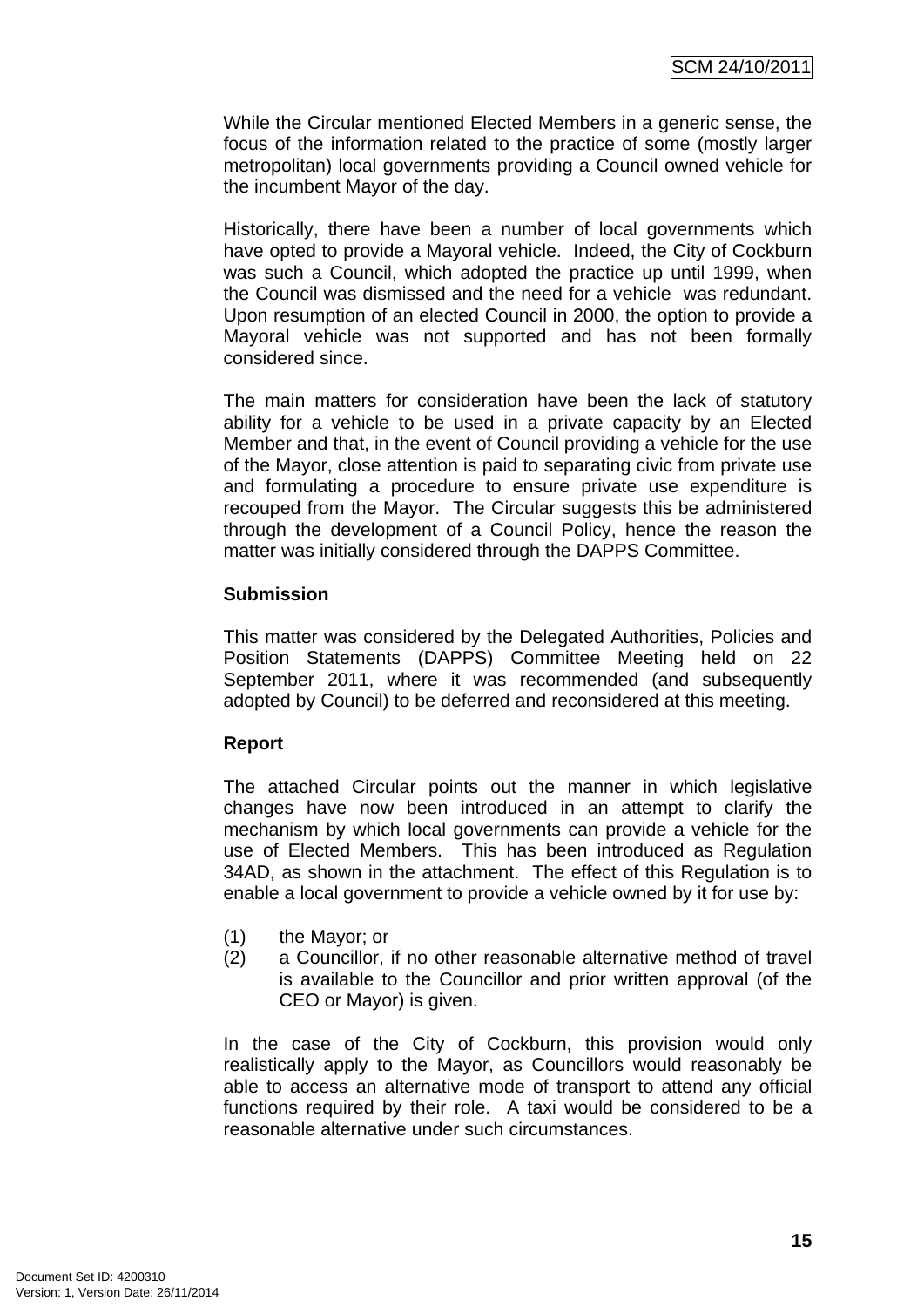A secondary requirement of the Regulation is that prior to an Elected Member being provided with a Council owned vehicle, an Agreement must be signed setting out the responsibilities of the member in relation to the use of the vehicle.

Interestingly, the Regulation makes no mention of a Policy to be adopted as a part of this process, yet the Department's Circular states that it is 'expected' that this would be the case.

The Circular goes further by suggesting how the issue of private usage and other factors governing the supply of a vehicle to a Mayor should be administered.

As previously mentioned, it is the practice (both past and current) of many local governments to provide a Council owned vehicle for use by the Office of the Mayor, in the execution of the many civic duties associated with the role. However, there is no single preference on how this is dealt with by local governments in the metropolitan area of Perth.

An examination of the procedures adopted by a number of Councils in the metropolitan area has produced the following alternatives:

- Option 1: Provision of Council owned vehicle with private use reimbursed by the Mayor.
- Option 2: Provision of Council owned vehicle with travel costs associated with official usage reimbursed to the Mayor.
- Option 3: Provision of Council owned vehicle, included as part of the Mayoral allowance.
- Option 4: Reimbursement of travel expenses (mileage allowance), as provided for under Regulation 34AB, attached.

Currently, the City of Cockburn deals with this matter by way of Option 4, which requires Elected Members (including the Mayor) to submit a claim form for the reimbursement of transport costs incurred by the use of their private vehicle, or alternative travel option (eg. taxi fares).

This mode of payment is simple to administer and overcomes any potential misunderstanding which may arise from the Agreement associated with the provision of a motor vehicle and the preferences of individual Mayors in relation to such details as the type of vehicle provided and the calculation of official/private usage.

Therefore, on balance, it is suggested that Council continues with its practice of providing reimbursement of travelling expenses to all Elected Members via mileage allowance as per Regulation 34AB,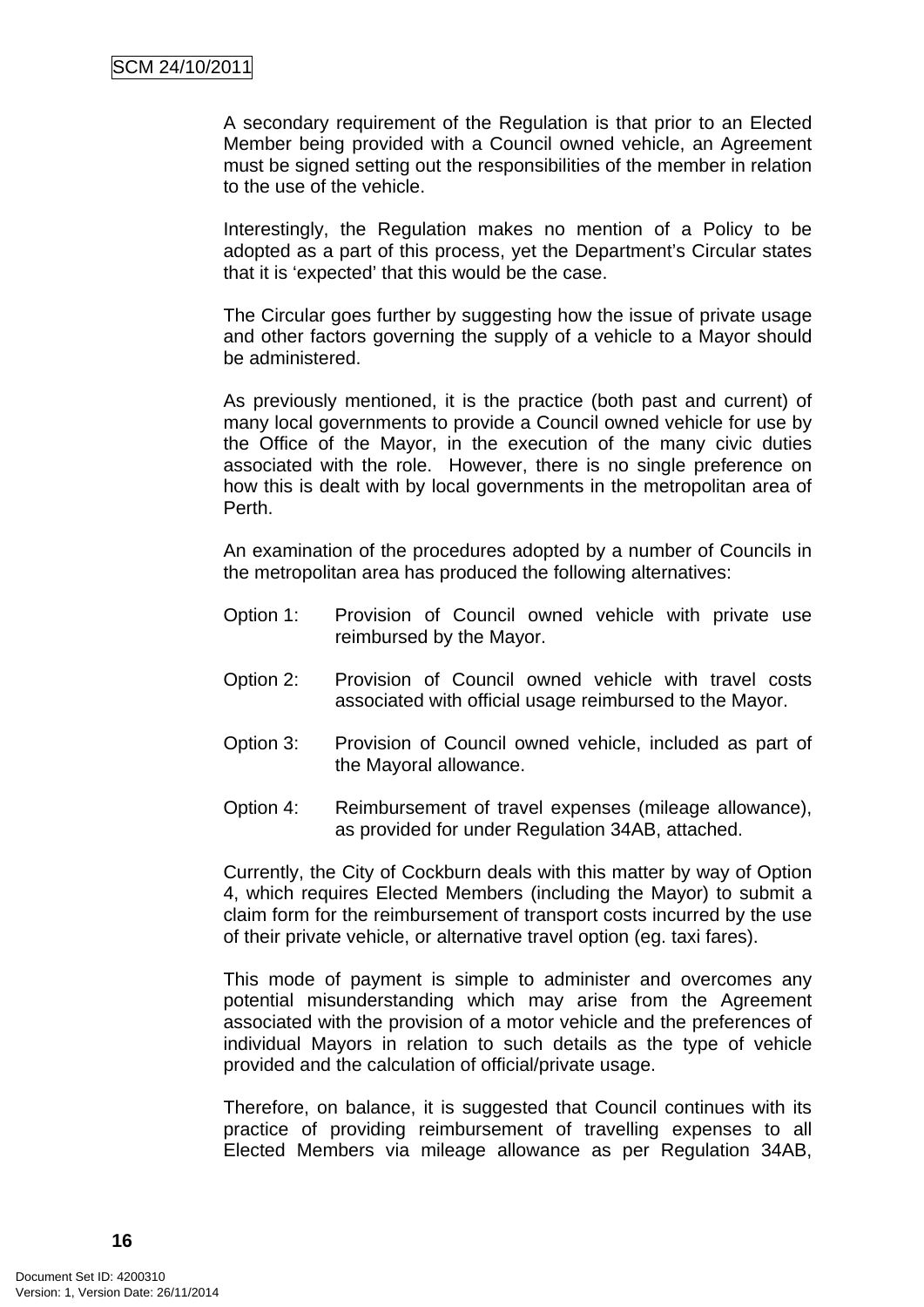which reflects a reasonable recompense for the use of private motor vehicles for undertaking Council related duties.

Should Council elect to provide a vehicle for use by the Mayor, the Australian Taxation Office (ATO) requirements relative to taxation compliance issues are covered in the attachment, as requested by Council at its October 2011 Council Meeting (as part of the DAPPS Minutes adopted at that meeting).

## **Strategic Plan/Policy Implications**

#### **Governance Excellence**

• To conduct Council business in open public forums and to manage Council affairs by employing publicly accountable practices.

#### **Budget/Financial Implications**

Funds are available within Council's Governance Account for the reimbursement of Elected Members vehicle expenses.

#### **Legal Implications**

Sec.5.101A of the Local Government Act, 1995 and Regulation 34AD and 34AB of the Local Government (Administration) Regulations, refers.

## **Community Consultation**

N/A

## **Attachment(s)**

- 1. Department of Local Government Circular 'Provision of Motor Vehicles to Elected Members'.
- 2. Extract from Local Government (Administration) Regulations 1996.
- 3. Extract from Public Service Award 1992 Motor Vehicle Allowance.
- 4. Australian Taxation Office compliance issues associated with the provision of Council owned vehicle to Elected Members.

## **Advice to Proponent(s)/Submissioners**

N/A

## **Implications of Section 3.18(3) Local Government Act, 1995**

Nil.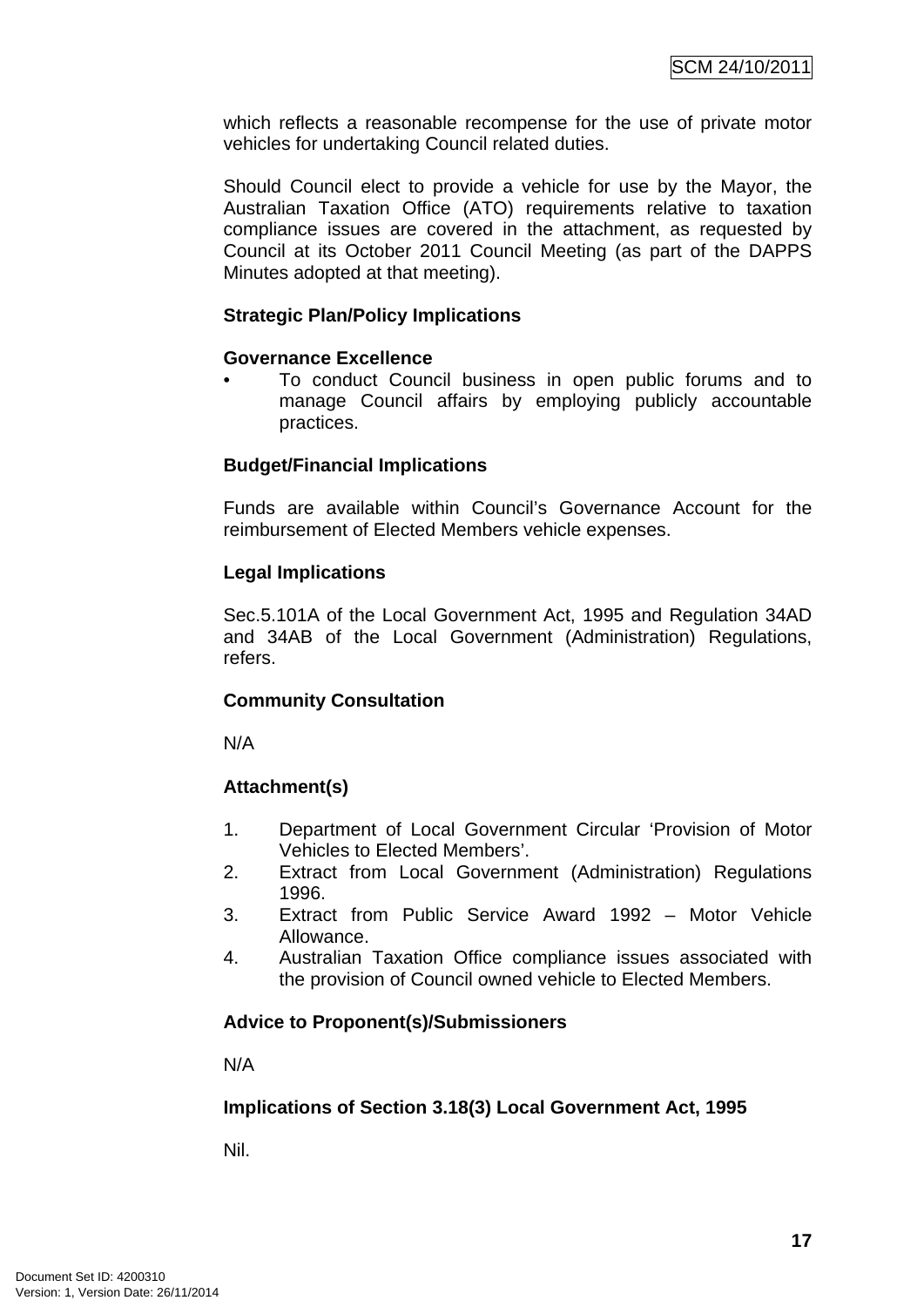#### **9.8 (SCM 24/10/2011) - MEMBERSHIP OF THE AUDIT AND STRATEGIC FINANCE COMMITTEE (CC/C/001) (D GREEN) (ATTACH)**

## **RECOMMENDATION**

That Council:

- (1) appoint the following Elected Members (minimum 3) to the Audit and Strategic Finance Committee **Example 20** and Strategic Finance Committee
- (2) pursuant to Section 7.1B of the Local Government Act, 1995, delegate the authority of Council to meet with the Auditor to the Committee.

**TO BE CARRIED BY AN ABSOLUTE MAJORITY OF COUNCIL**

## **COUNCIL DECISION**

## **Background**

Part 7 of the Local Government Act, 1995 prescribes matters dealing with Audits and financial accounts in local government and requires all Councils to establish an Audit Committee and appoint at least three persons to the Committee. Council established its Audit Committee in May 2005, which then became the Audit & Strategic Finance Committee in October 2009.

## **Submission**

N/A

## **Report**

Membership of the Audit & Strategic Finance Committee may comprise only of Elected Members and other persons subject to a majority of members being Elected Members of Council. As there is a requirement for the Committee to liaise very closely with both its internal and external Auditors, it is not considered necessary that any other persons be appointed as Committee members. Employees of the City, including the Chief Executive Officer, are excluded from becoming members of the Committee. Retiring members of the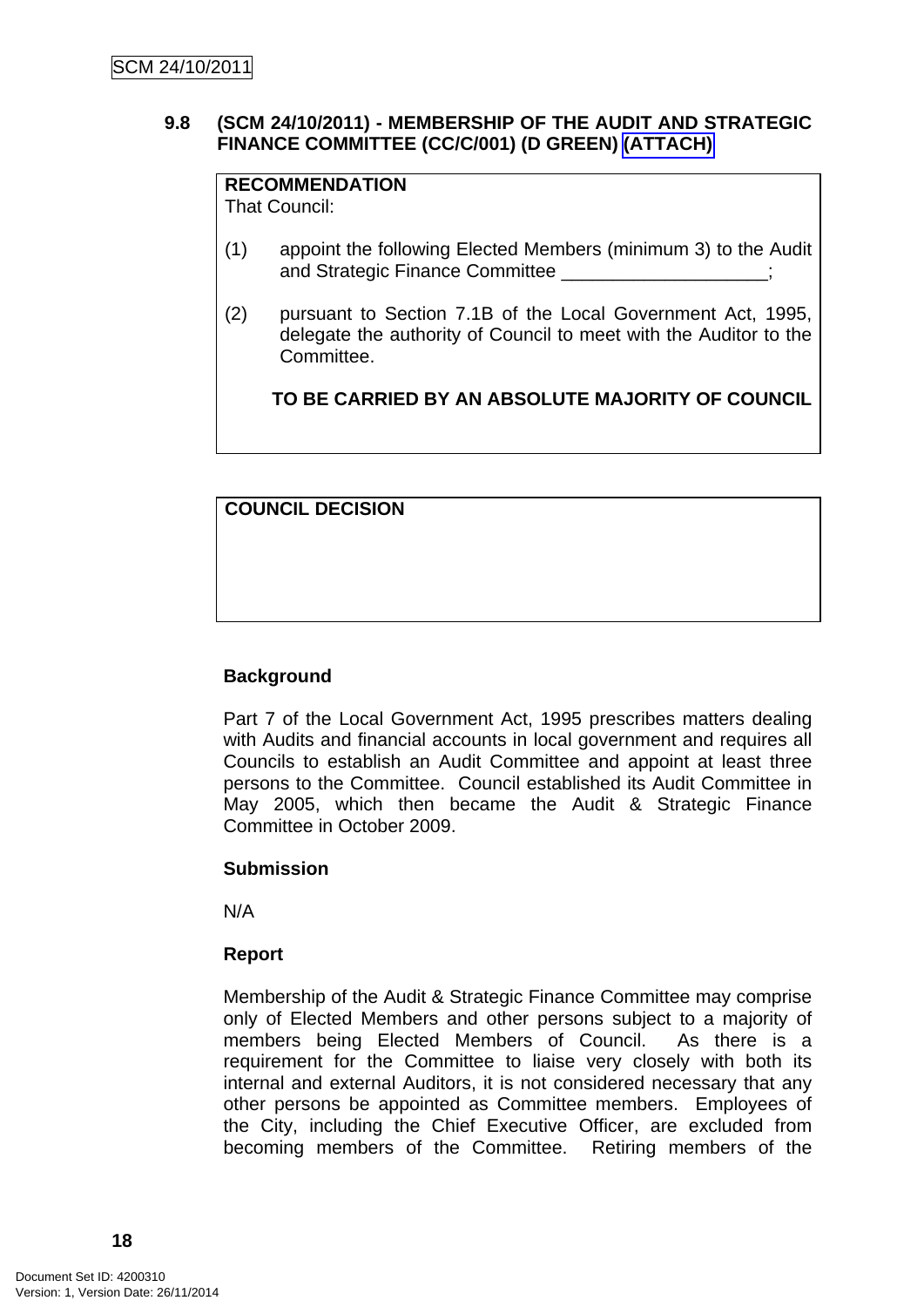Committee are Mayor Howlett and Clrs Allen, Romano, Reeve-Fowkes and ex-Councillors Attrill and Limbert.

The Terms of Reference (TOR) for the Committee are attached.

The Audit calendar is also included in the TOR to ensure the Committee meets to a regular timeframe throughout the year and considers those matters identified in the calendar and the TOR in a timely manner.

Finally, it is considered appropriate for Council to delegate the function of meeting with the appointed (external) Auditor to the Committee to eliminate the requirement for the Auditor to present the same reports to both the Committee and the Council, as required under Section 7.12A(2) of the Act.

#### **Strategic Plan/Policy Implications**

#### **Governance Excellence**

• To conduct Council business in open public forums and to manage Council affairs by employing publicly accountable practices.

#### **Budget/Financial Implications**

N/A

#### **Legal Implications**

Part 7 of the Local Government Act, 2005 refers.

#### **Community Consultation**

N/A

#### **Attachment(s)**

Terms of Reference.

#### **Advice to Proponent(s)/Submissioners**

N/A

#### **Implications of Section 3.18(3) Local Government Act, 1995**

Nil.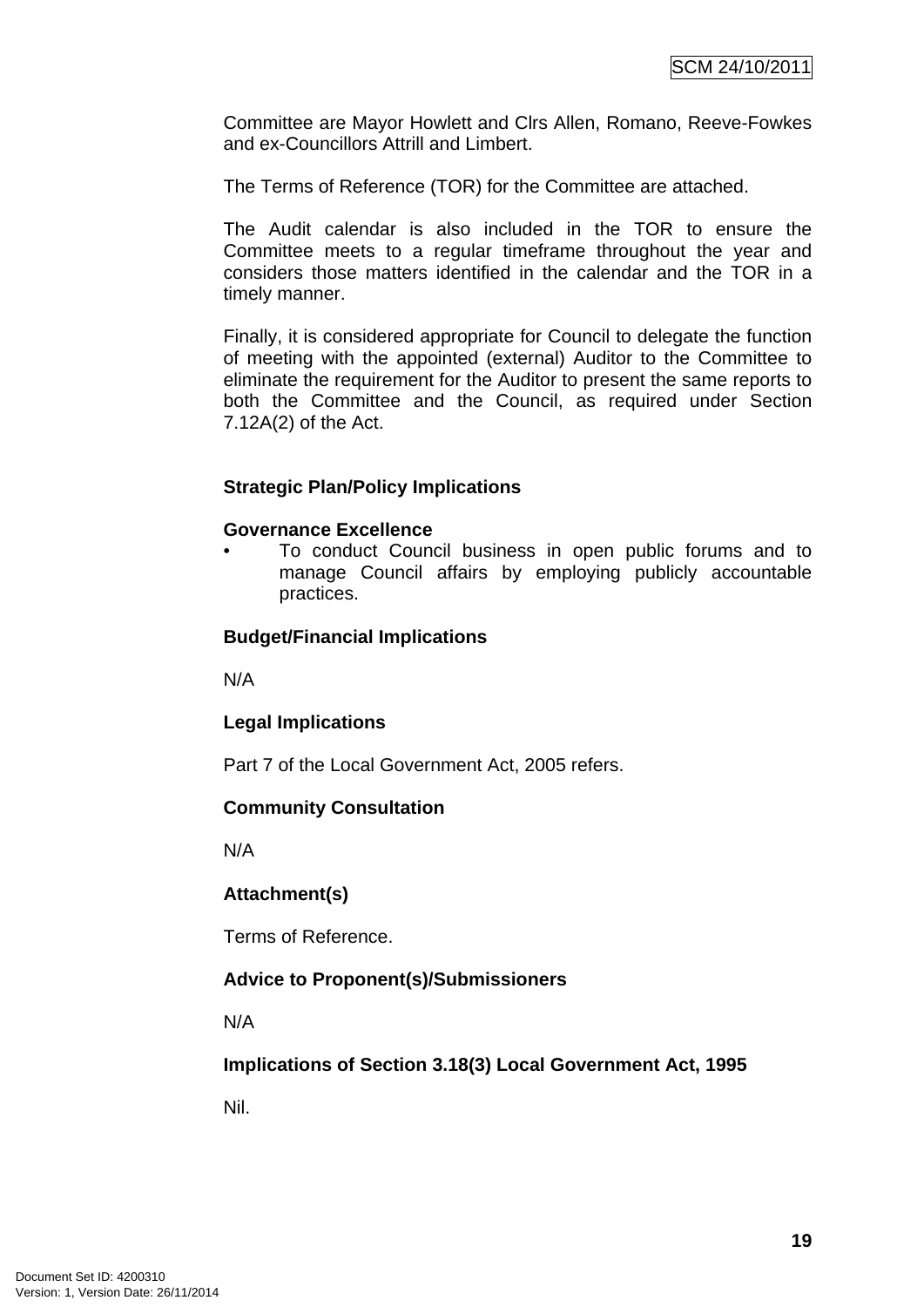## **9.9 (SCM 24/10/2011) - MEMBERSHIP OF THE CHIEF EXECUTIVE OFFICER'S AND SENIOR STAFF KEY PROJECTS APPRAISAL COMMITTEE (CC/C/001) (D GREEN) (ATTACH)**

#### **RECOMMENDATION**

That Council appoint the following Elected Members (minimum 3) to the Chief Executive Officer's and Senior Staff Key Projects Appraisal Committee.

**TO BE CARRIED BY AN ABSOLUTE MAJORITY OF COUNCIL**

#### **COUNCIL DECISION**

## **Background**

This Committee was established in September 2005. Its primary functions are to review the performance of the CEO, in accordance with the negotiated contract of employment, provide recommendations to Council in relation to the approved remuneration package and assess relevant outcomes in accordance with Key Performance Indicators.

#### **Submission**

N/A

#### **Report**

The tenure of members appointed to the Committee expired at the October 2011 Council elections. Those members were Mayor Howlett and Clrs Allen, Romano, Reeve-Fowkes, Smith and ex-Councillors Attrill and Limbert. In accordance with Section 5.10 of the Local Government Act, 1995, Council is to appoint elected members (minimum of 3) to be members of the Committee, should it wish the Committee to remain in operation.

The Terms of Reference for the Committee are attached.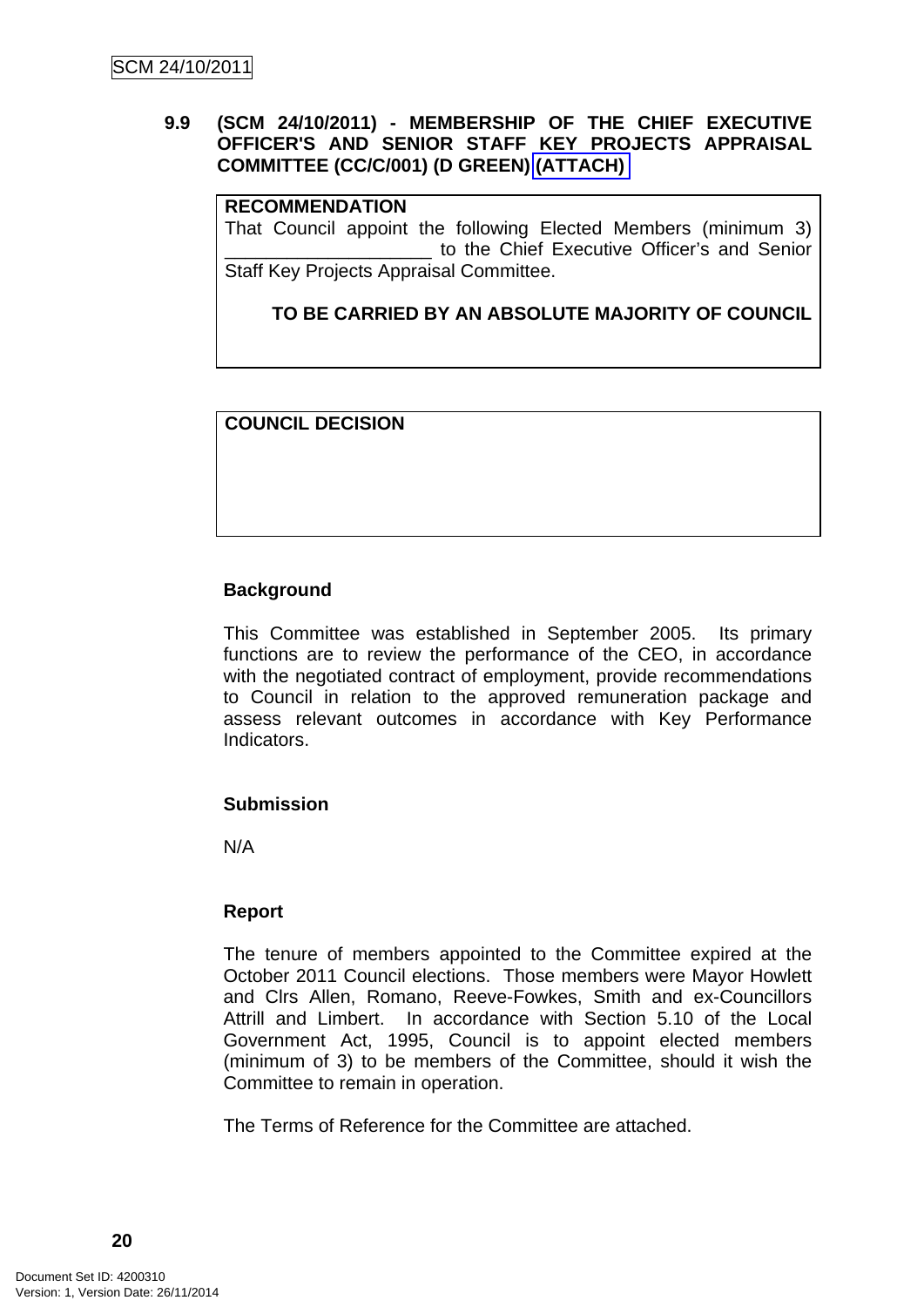## **Strategic Plan/Policy Implications**

#### **Governance Excellence**

• To maintain a professional, well-trained and healthy workforce that is responsive to the community's needs.

## **Budget/Financial Implications**

N/A

## **Legal Implications**

Sec. 5.10 of the Local Government Act, 1995 refers.

## **Community Consultation**

N/A

## **Attachment(s)**

Terms of Reference.

## **Advice to Proponent(s)/Submissioners**

N/A

**Implications of Section 3.18(3) Local Government Act, 1995**

N/A

## **9.10 (SCM 24/10/2011) - MEMBERSHIP OF THE GRANTS AND DONATIONS COMMITTEE (CC/C/001) (D GREEN) (ATTACH)**

## **RECOMMENDATION**

That Council appoint the following Elected Members (minimum 3) to the Grants and Donations Committee.

**TO BE CARRIED BY AN ABSOLUTE MAJORITY OF COUNCIL**

**COUNCIL DECISION**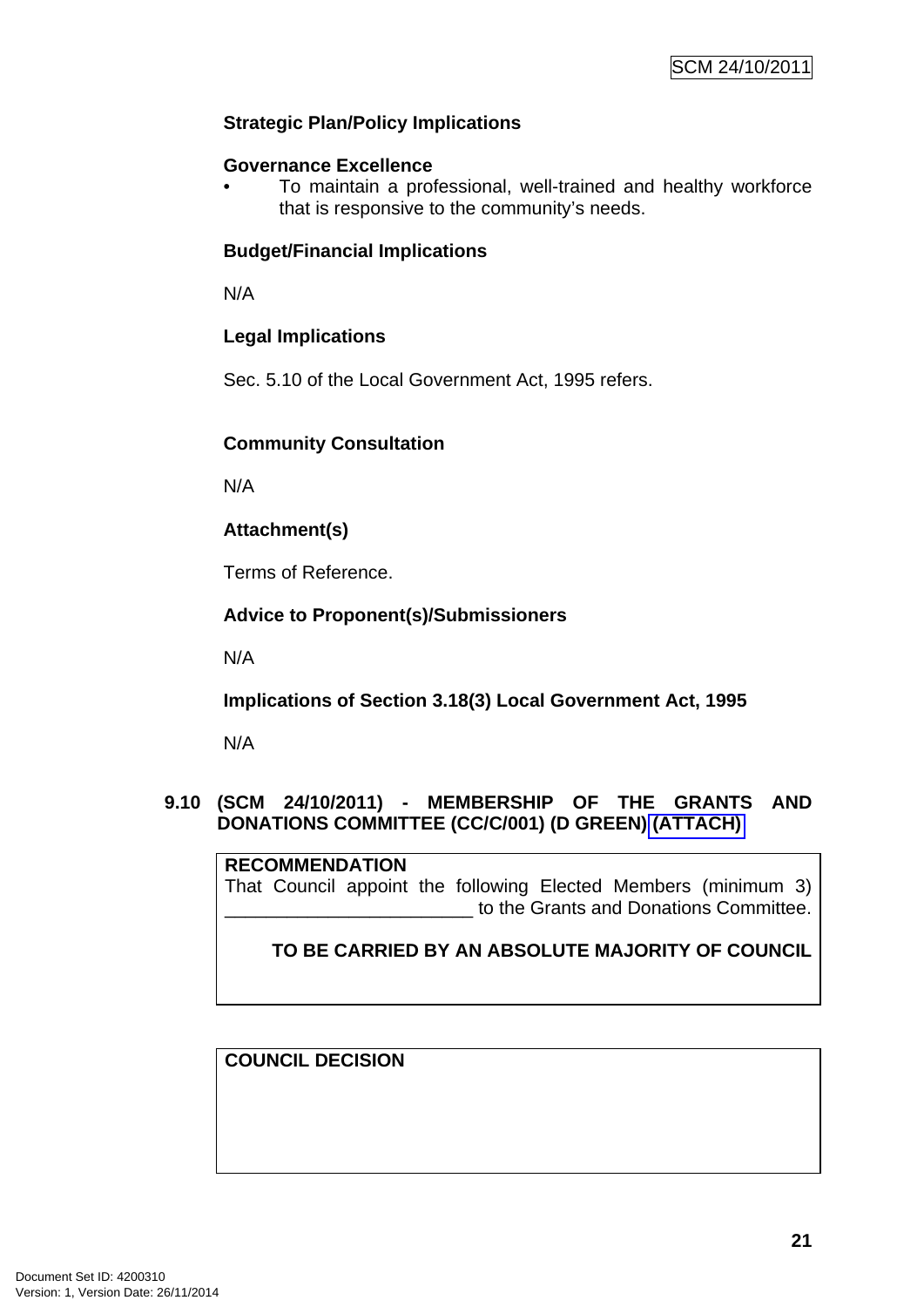## **Background**

This Committee was established in September 2005. Its primary functions are to make recommendations to Council regarding budgeted allocations of grants, donations and sponsorships, following the assessment of applications from individuals and organisations against the criteria established by Council.

## **Submission**

N/A

## **Report**

The tenure of members appointed to the Committee expired at the October 2011 Council elections. Those members were Mayor Howlett and Clrs Allen, Oliver, Reeve-Fowkes and Romano. In accordance with the Local Government Act, 1995 (Sec. 5.10) Council is to appoint elected members (minimum 3) to be members of the Committee should it wish for the Committee to remain functional.

The Terms of Reference for the Committee are attached.

## **Strategic Plan/Policy Implications**

#### **Lifestyle and Aspiration Achievement**

• To foster a sense of community spirit within the district generally and neighbourhoods in particular.

## **Budget/Financial Implications**

N/A

## **Legal Implications**

Sec. 5.10 of the Local Government Act, 1995, refers.

## **Community Consultation**

N/A

## **Attachment(s)**

Terms of Reference.

## **Advice to Proponent(s)/Submissioners**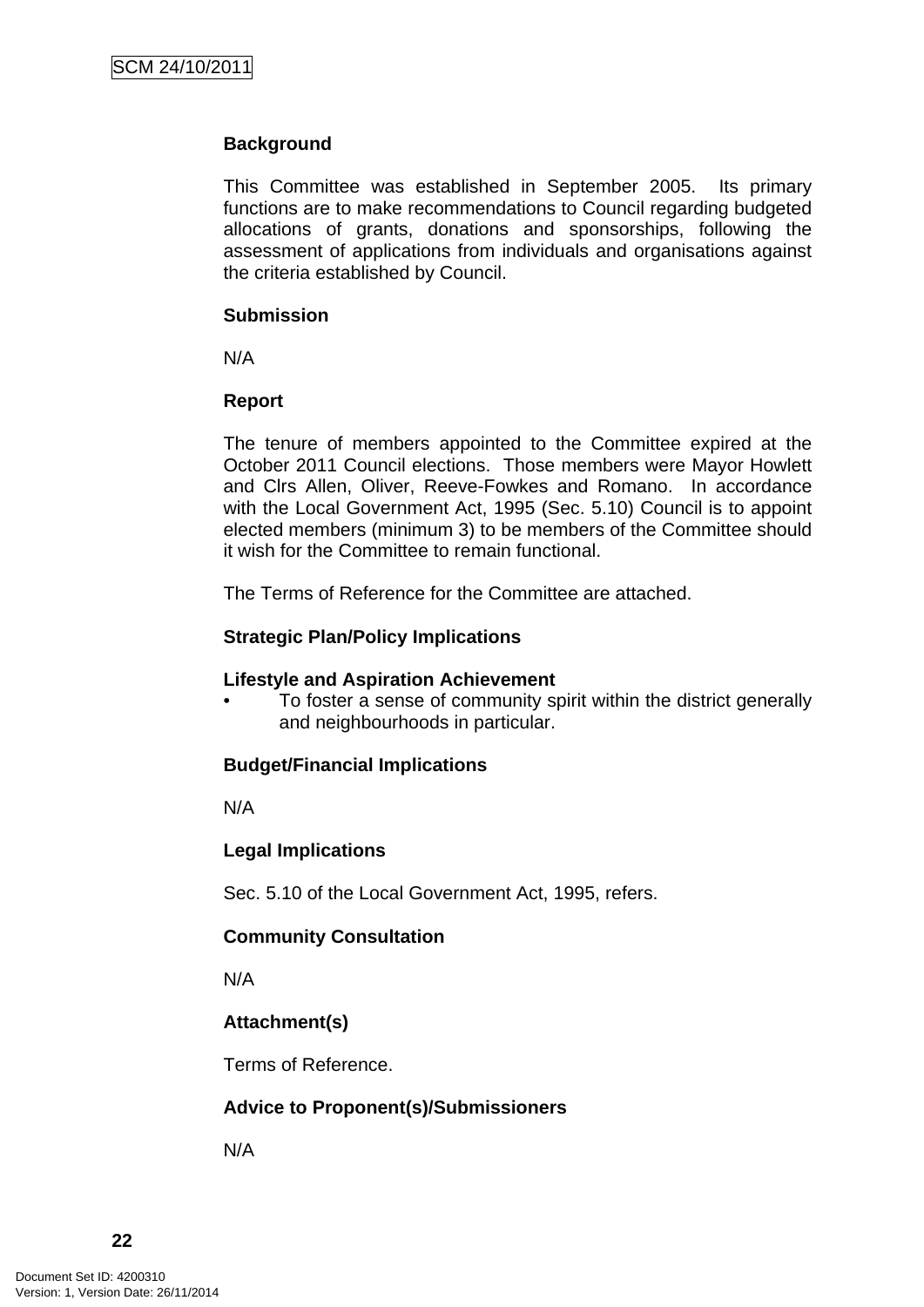## **Implications of Section 3.18(3) Local Government Act, 1995**

N/A

## **9.11 (SCM 24/10/2011) - MEMBERSHIP OF LOCAL EMERGENCY MANAGEMENT COMMITTEE (CC/C/001) (D GREEN) (ATTACHED)**

| <b>RECOMMENDATION</b> |                                                                                                        |                                                                                      |  |  |  |  |  |
|-----------------------|--------------------------------------------------------------------------------------------------------|--------------------------------------------------------------------------------------|--|--|--|--|--|
| That                  |                                                                                                        |                                                                                      |  |  |  |  |  |
| (1)                   | (Elected Members)<br>appoints<br>as<br>members of the Local Emergency Management Committee; and        |                                                                                      |  |  |  |  |  |
| (2)                   | requests representatives from the following organisations to be<br>appointed members of the Committee: |                                                                                      |  |  |  |  |  |
|                       | 1.<br>2.                                                                                               | Police Service - South Metro Sub-District<br>Local<br><b>Emergency Co-ordinator.</b> |  |  |  |  |  |
|                       | 3.                                                                                                     | City of Cockburn Bush Fire Brigade (2).                                              |  |  |  |  |  |
|                       | 4.                                                                                                     | WA State Emergency Service.<br><b>Cockburn State Emergency Services.</b>             |  |  |  |  |  |
|                       |                                                                                                        |                                                                                      |  |  |  |  |  |
|                       | 5.                                                                                                     | Fire and Emergency Services Authority.                                               |  |  |  |  |  |
|                       | 6.                                                                                                     | St John Ambulance Service.                                                           |  |  |  |  |  |
|                       | 7 <sub>1</sub>                                                                                         | Department for Communities.                                                          |  |  |  |  |  |
|                       | 8.                                                                                                     | Fremantle Hospital.                                                                  |  |  |  |  |  |

## **COUNCIL DECISION**

#### **Background**

All Councils in this State are now required to establish a local emergency management committee, pursuant to the Emergency Management Act (EMA), 2005. An extract of the relevant provisions of the Act is attached. Consequently, Council established the Committee in November 2007. Currently the City of Cockburn members appointed to the Committee are Mayor Howlett and Clr Reeve-Fowkes.

## **Submission**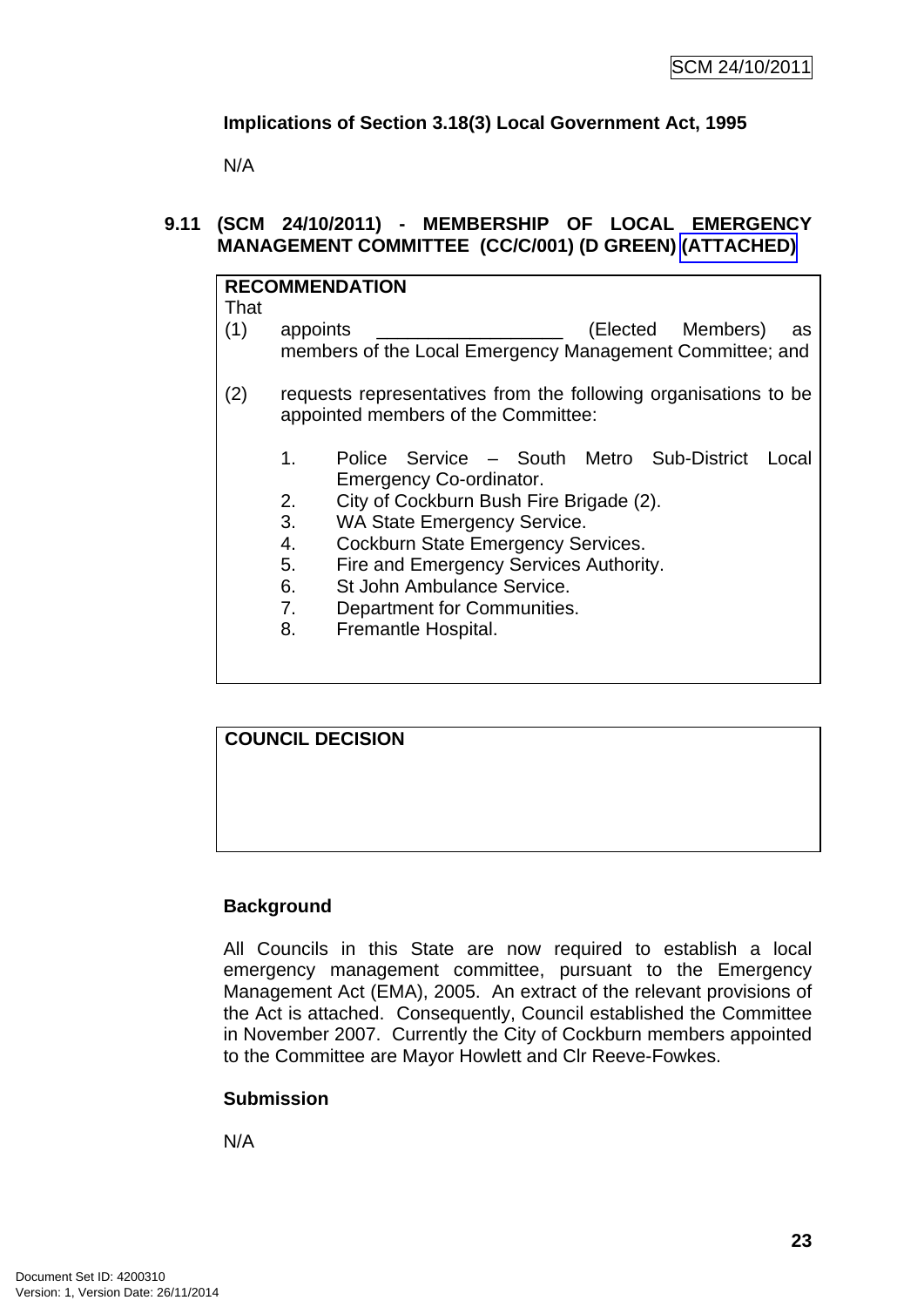#### **Report**

The EMA provides that the Committee consists of members appointed by Council, one of which must be the local emergency co-ordinator, who is attached to the District Office of the WA Police Service. The previously constituted committee had a membership which is representative of all organisations which have a role in the preparation of counter emergency plans and operations. Therefore, it is recommended that Council adopt a similar structure in order to maintain the continuity of its functions.

The Act also provides for the State Emergency Management Committee to determine the constitution, procedures and terms/conditions of appointment of the Committee members. These have been provided for in the attached Policy No.2.5. The document also establishes the regularity of Committee meetings and the matters which should be considered by the Committee.

Other procedures, functions and arrangements to be undertaken by the Committee are also contained within the Policy. Administrative support for the Committee is to be provided by the City.

#### **Strategic Plan/Policy Implications**

#### **Lifestyle and Aspiration Achievement**

• To foster a sense of community spirit within the district generally and neighbourhoods in particular.

#### **Budget/Financial Implications**

Funding is available in Council's Budget to provide the necessary administrative support for the committee.

#### **Legal Implications**

Sec.38 of the Emergency Management Act (EMA) 2005, refers.

#### **Community Consultation**

N/A

#### **Attachment(s)**

- 1. Extract from EMA (Sec. 38).
- 2. State Emergency Management Policy 2.5.

#### **Advice to Proponent(s)/Submissioners**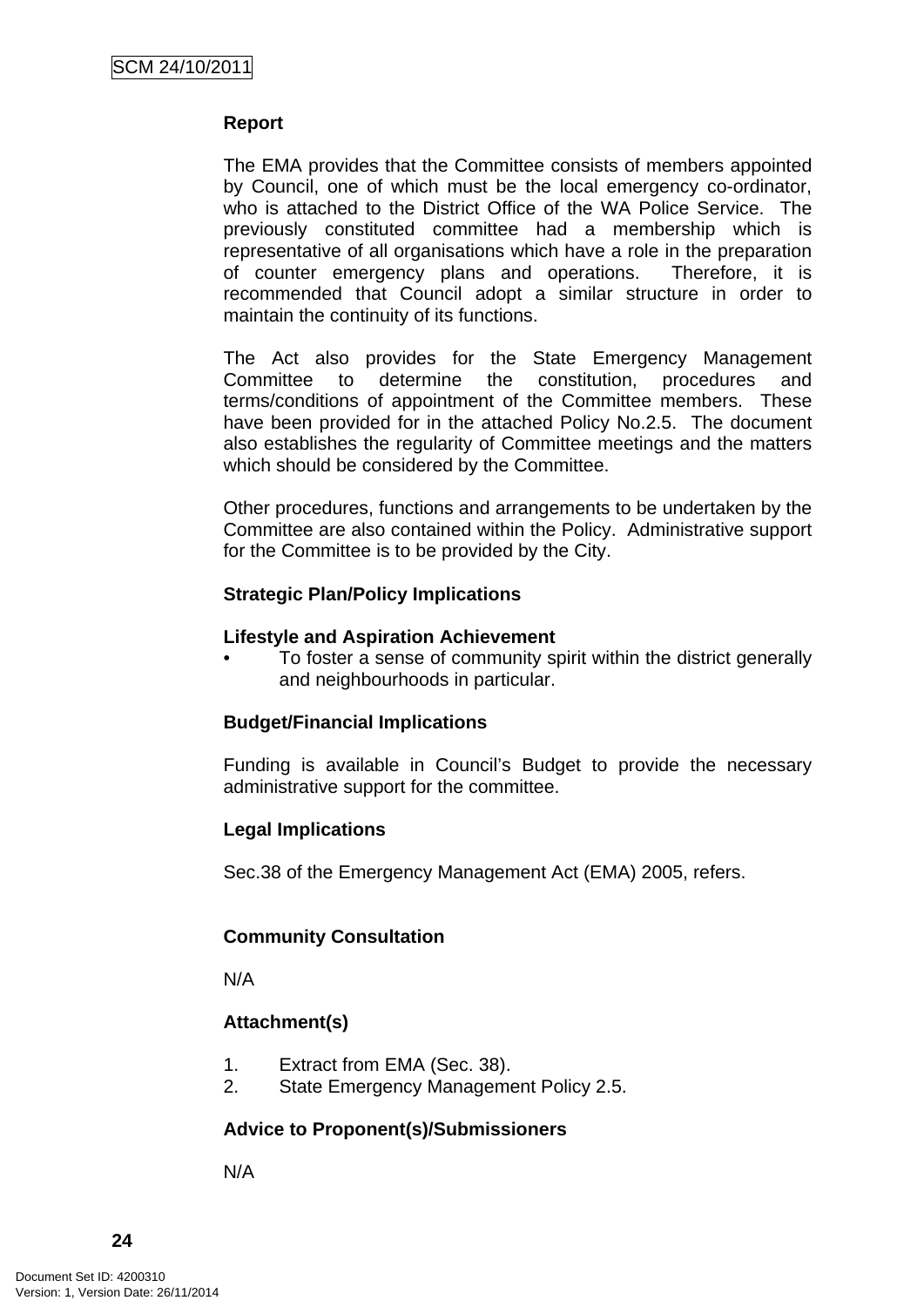## **Implications of Section 3.18(3) Local Government Act, 1995**

N/A

## **9.12 (SCM 24/10/2011) - DELEGATED AUTHORITIES, POLICIES AND POSITION STATEMENTS (DAPPS) COMMITTEE (CC/C/001; FS/P/003) (D GREEN) (ATTACH)**

#### **RECOMMENDATION** That Council:

- (1) disbands the Delegated Authorities, Policies and Position Statements Committee; and
- (2) requires all items previously considered by the Committee to be presented directly to Council for consideration, on a regular basis, that enables all Policies, Position Statements and Delegated Authorities to be reviewed within a 12 month period from November 2011.

## **COUNCIL DECISION**

## **Background**

At the Council Meeting held on 14 July 2011 the Delegated Authorities, Policies and Position Statements (DAPPS) Committee was formally established and membership appointed, in accordance with the attached resolution.

Furthermore, pursuant to Section 5.11(2)(d) of the Local Government Act, 1995, membership of the Committee terminated on 15 October 2011, being the ordinary elections day.

In addition, Council has recently adopted a Policy which provides for all DAPPS items to be reviewed on an annual basis, as a minimum. The same Policy includes the mechanism by which the review of all DAPPS related items will take place is to be determined by resolution of Council at the first meeting of Council following the biennial election cycle. A copy of the relevant Policy (SC47) is attached.

## **Submission**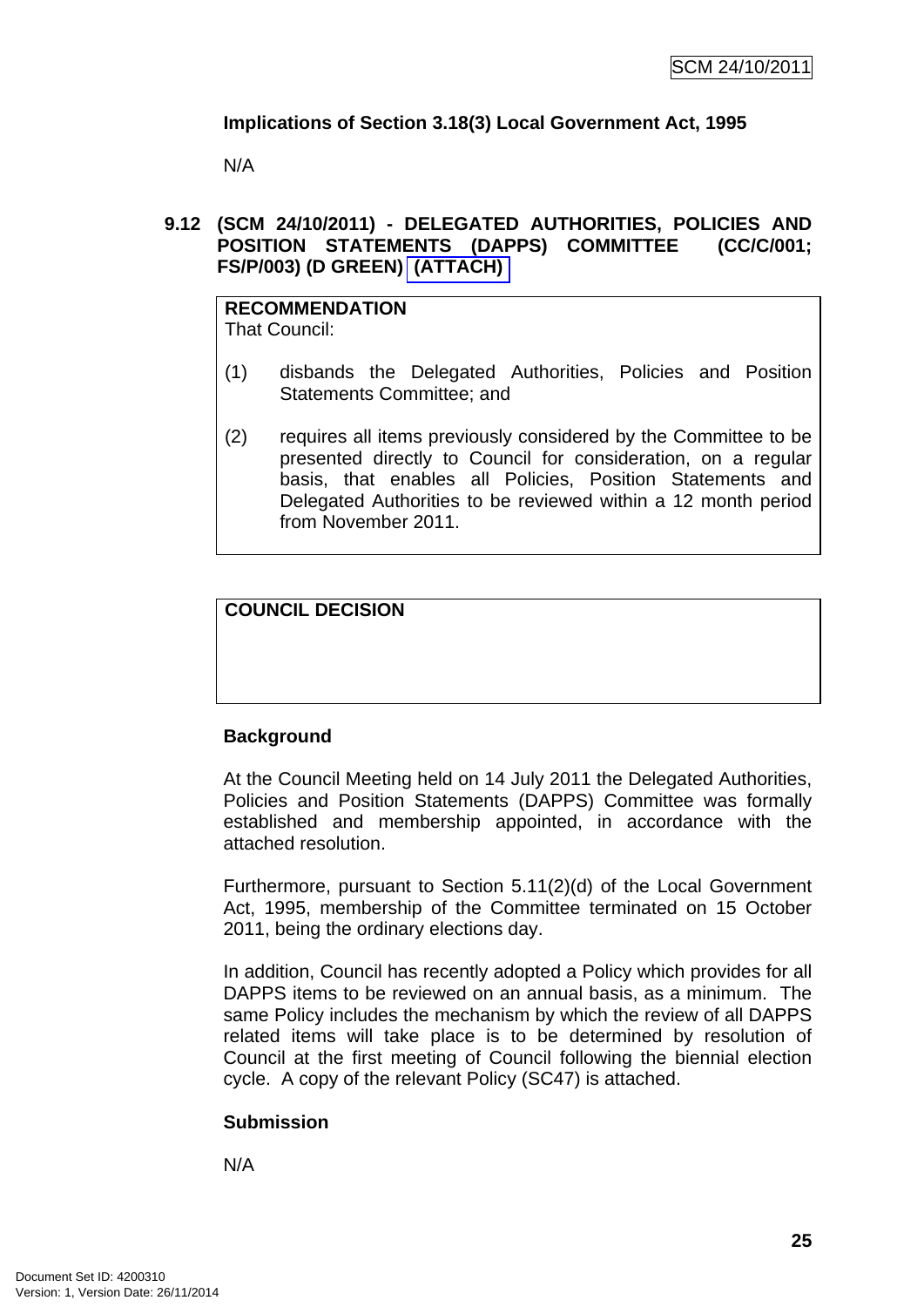## **Report**

The intent of this report is to enable council to nominate the mechanism by which it wishes to undertake the formal review of its DAPPS related items, in accordance with its Policy (SC47).

Mechanisms available for Council to consider are:

- 1. through a formally established Committee, pursuant to Sec. 5.8 of the Act;
- 2. an informal Working Group comprising of Elected Members and Staff convened to assess these documents; and/or
- 3. individual officer reports provided directly to a meeting of Council.

Comments for and against each method are provided for Members to consider:

#### 1. COMMITTEE SYSTEM -

#### Reasons For

- (i) Provides a separate forum for matters of Policy, Positions and Delegated Authority to be considered.
- (ii) Could be considered a "review board" for these matters to be scrutinised, prior to final consideration by Council.

#### Reasons Against

- (i) High level of regulatory administrative and governance compliance required to support the functioning of Committees.
- (ii) Resource intensive and a duplication of materials required to produce Committee documentation.

#### 2. WORKING GROUP –

#### Reasons For

- (i) Less formal and not constrained by statutory requirements.
- (ii) Less resource intensive and reduction of material wastage associated with a formal Committee.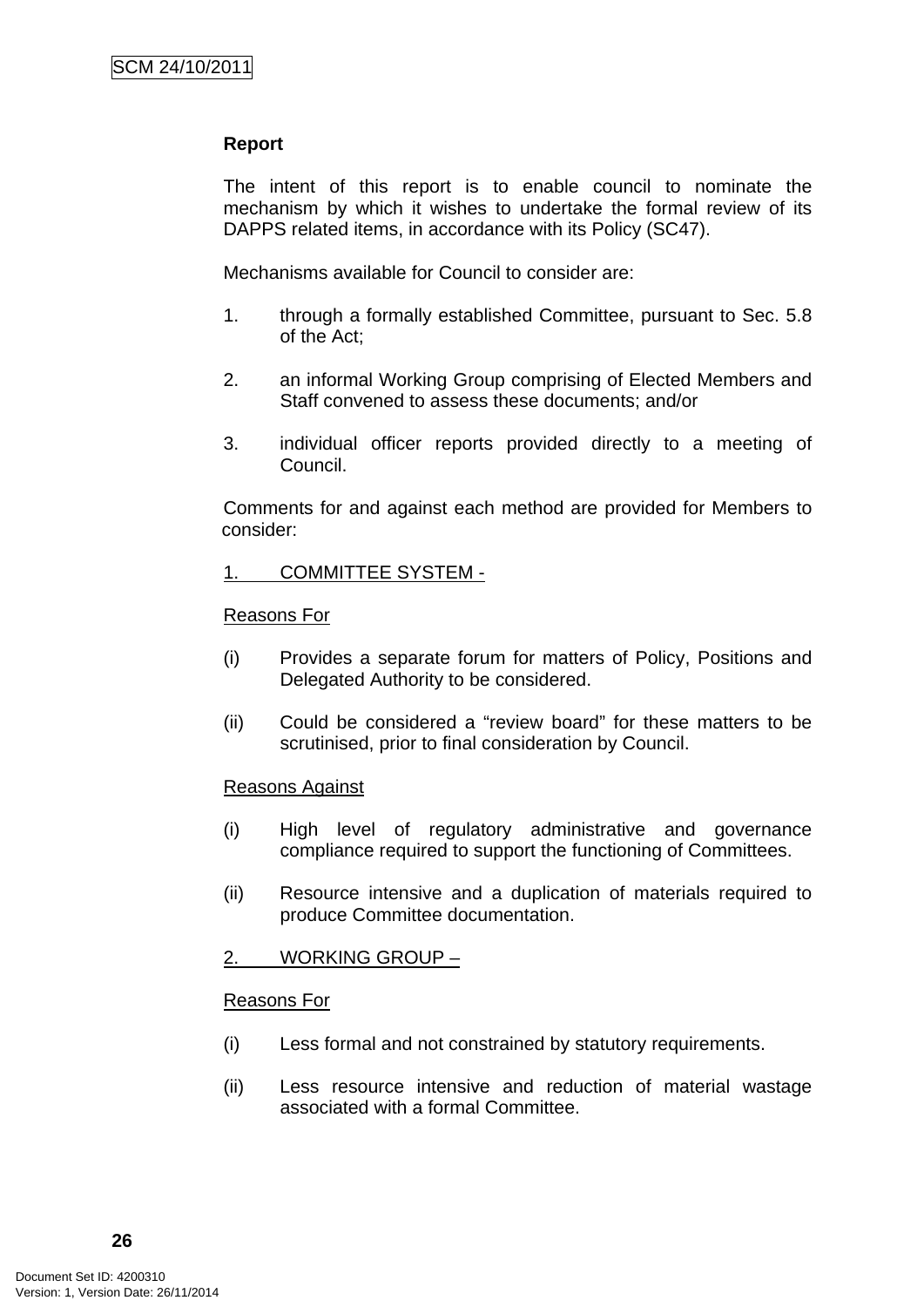## Reasons Against

- (i) No capacity to make formal recommendations for Council consideration.
- (ii) Still requires a meeting process to be convened, requiring additional time commitment of Elected Members and Staff.

## 3. DIRECT COUNCIL REPORTS -

## Reasons For

- (i) Most time efficient methodology to have matters considered by Council, thus reducing unnecessary bureaucratic processes.
- (ii) Reduces wastage (staff time and materials/equipment), thus supporting Council's sustainability initiatives.

#### Reasons Against

- (i) Does not provide for "review" opportunities prior to consideration of items by Council.
- (ii) Annual review of documents susceptible to being overlooked due to lack of any preliminary involvement of Elected Members.

On balance, it remains the administration's strong preference to facilitate these items through a direct line of reporting to Council, due primarily to the associated efficiency gains and elimination of wastage provided by this methodology.

It is considered that any concerns of a regular review of these documents not being formally presented to Council as a result of no Elected Members' oversight, can be overcome by introducing an administrative directive that commits all relevant documentation to be presented to Council for formal consideration routinely throughout the year.

#### **Strategic Plan/Policy Implications**

#### **Governance Excellence**

• To conduct Council business in open public forums and to manage Council affairs by employing publicly accountable practices.

#### **Budget/Financial Implications**

Additional costs will be incurred in the production of Committee documentation should Council elect to continue with the operation of a DAPPS Committee.